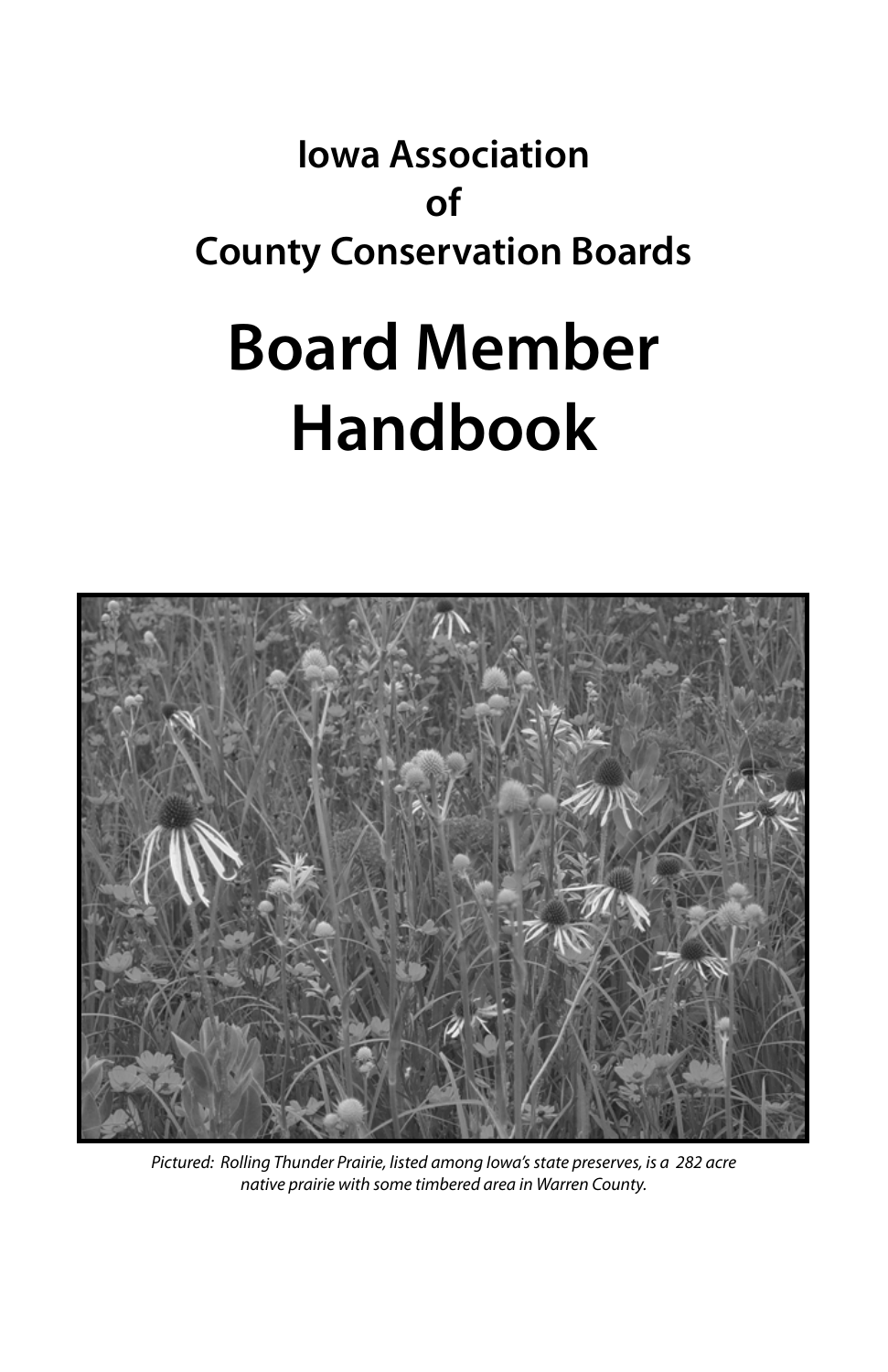

**Iowa Association of County Conservation Boards 405 SW 3rd St., Suite 1, Ankeny, IA 50023 515/963-9582, e-mail: iaccb@fngi.net www.iaccb.com**

#### **REVISED: November 2008**

Originally put together by the County Conservation Board Activities office, Iowa DNR.

Updated by: Brian Lammers, Director, Hamilton CC, Rick Schneider, Director, Woodbury CC, Roger Kean, Director, Scott CC and Don Brazelton, Executive Secretary, IACCB.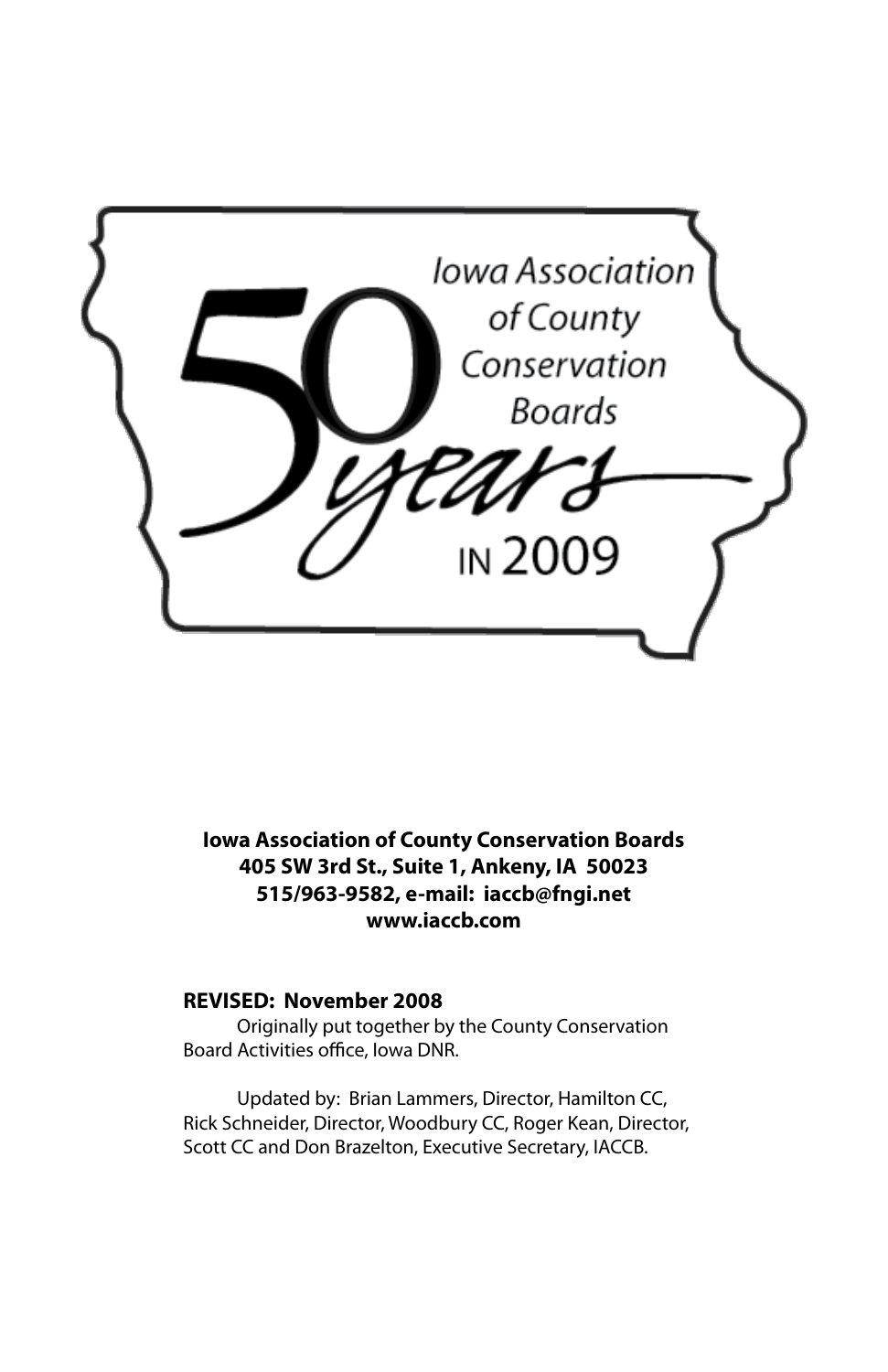# **INDEX**

| Welcome                              | 1  |
|--------------------------------------|----|
| County Conservation Law, Chapter 350 | 1  |
| Board Member Duties                  | 5  |
| Planning                             | 6  |
| Policies                             | 7  |
| Special Employment Laws              | 9  |
| Programs & Services                  | 10 |
| Board Meetings                       | 11 |
| Working With the Director            | 14 |
| Communication                        | 15 |
| Land Acquisition                     | 16 |
| Budget & Finance                     | 16 |
| State Organizations & Affiliates     | 17 |
| Other Governmental Agencies          | 18 |
| Statutes and Laws                    | 19 |
| Conclusion                           | 19 |

**iaccb@fngi.net www.iaccb.com**

**IowaTLC@fngi.net www.IowaTLC.org**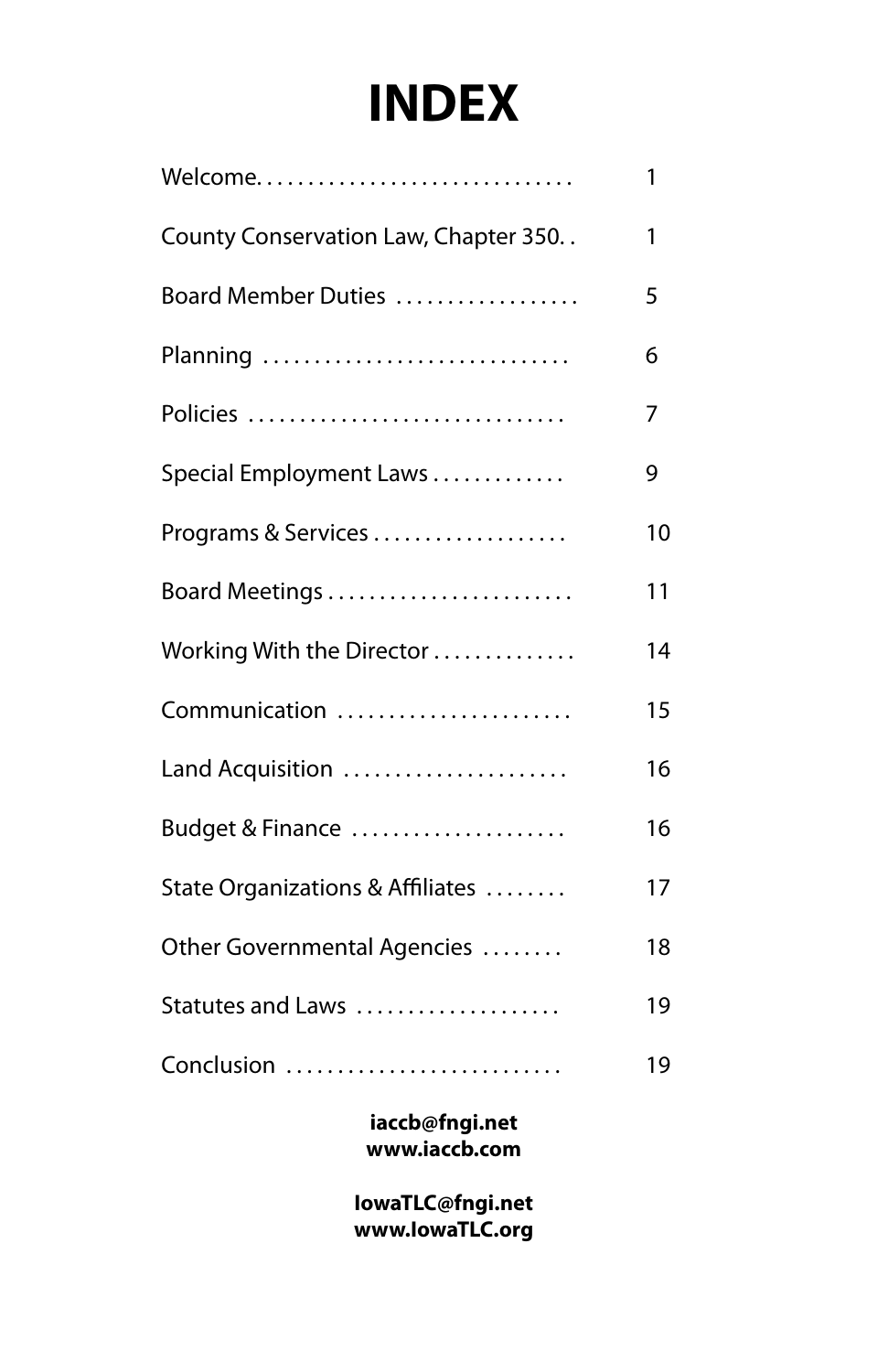# **WELCOME**

As a member of a county conservation board, you're participating in one of the most successful county conservation programs in the United States. Board members serve as policy and decision makers on conservation and recreation programs in your county. There are 495 board members across the state of Iowa representing 99 counties. While not paid for your time, you do receive compensation for expenses incurred while serving as a board member.

Conservation boards are responsible to the taxpayers of the county to provide the best conservation, outdoor recreation, and education programs possible with the resources and finances available. Boards have to listen to and respect many points of view; determine the overall benefits to the citizens of the county; be aware of state and federal statutes, county rule ordinances and policies implemented by the board in the past; then make decisions and set the direction of the board.

This booklet will provide the basic information to guide board members in their duties. It won't answer all the questions, but is meant to serve as a reference. The success of Iowa's county conservation board program is based on good decisionmaking and the establishment of quality, professional programs for everyone living in each county.

# **COUNTY CONSERVATION LAW, CHAPTER 350**

The five members of the county conservation board are a decision-making and policy-making body appointed by each county board of supervisors. The board's authority includes the acquisition and development of land, adoption of rules and regulations, comprehensive planning of an overall county conservation board program and specific site plans for individual areas. Other functions of the board include hiring an executive director and staff, developing a budget, and working with other governmental subdivisions to provide programs for the public.

The primary consideration of the board should be to provide a balanced conservation, recreation, and education program to the citizens of the county through proper planning and identification of needs and demands. The county conservation board can be the primary county agency dealing with natural resource issues in its county.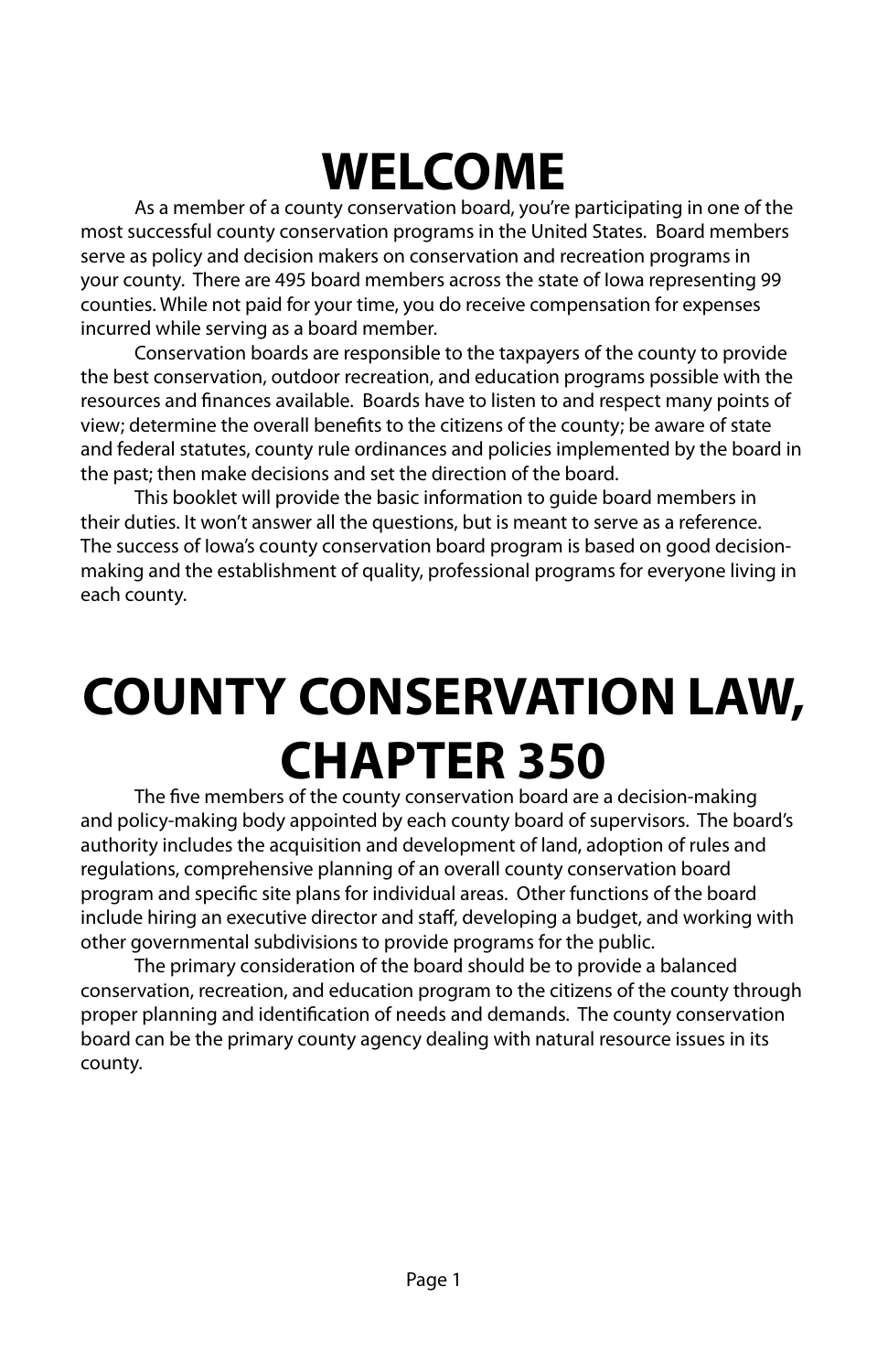### **History**

Iowa's county conservation board program began in 1955 when the 56th General Assembly passed the County Conservation Law, Chapter 350 of the Code of Iowa. This law created a conservation-outdoor recreation program that was unique at the time. Since 1955, more than 20 other states have developed similar programs. Iowa has the most successful county conservation board program in the U.S., based on participation and variety of programs.

Establishing the boards was approved by the voters of each county. In 1956, 16 boards were approved. In 1989, Allamakee County was added as the state's 99th county conservation board. Today, county conservation boards own and/or manage more than 1,700 areas, encompassing in excess of 181,000 acres of land. The counties have filled a gap that once existed between community-managed public recreation areas and the state's outdoor recreation facilities.

### **Iowa Trust for Local Conservation (Iowa TLC)**

On April 2, 2005, a new not-for-profit organization, the Iowa Trust for Local Conservation, held its inaugural meeting. The mission of the Iowa TLC is to enhance Iowa's local quality of life and natural resources through combined social and financial capital.

The Iowa TLC is a charitable 501c3 organization that exists to assist the statewide county conservation board program through public awareness and education, through training and professional development, and through research and financial support of innovative projects.

### **Purpose**

The purpose of the county conservation boards is "to acquire, develop, maintain and make available to the inhabitants of the county public museums, parks, preserves, parkways, playgrounds, recreational centers, county forests, wildlife and other conservation areas, and to promote and preserve the health and general welfare of the people, to encourage the orderly development and conservation of natural resources and to cultivate good citizenship by providing adequate programs of public recreation."

Obviously, the purpose established for county conservation boards is extremely broad. This allows each county to establish a program that meets the needs of their citizens. Subsection 350.4(1) also assigns the responsibility to the conservation board, "to study and ascertain the county's... needs for such facilities, the extent to which such needs are currently met, and to prepare... a coordinated plan of areas and facilities to meet such needs." This planning requirement is extremely important in that it sets long-range direction for the board and prevents uncoordinated development.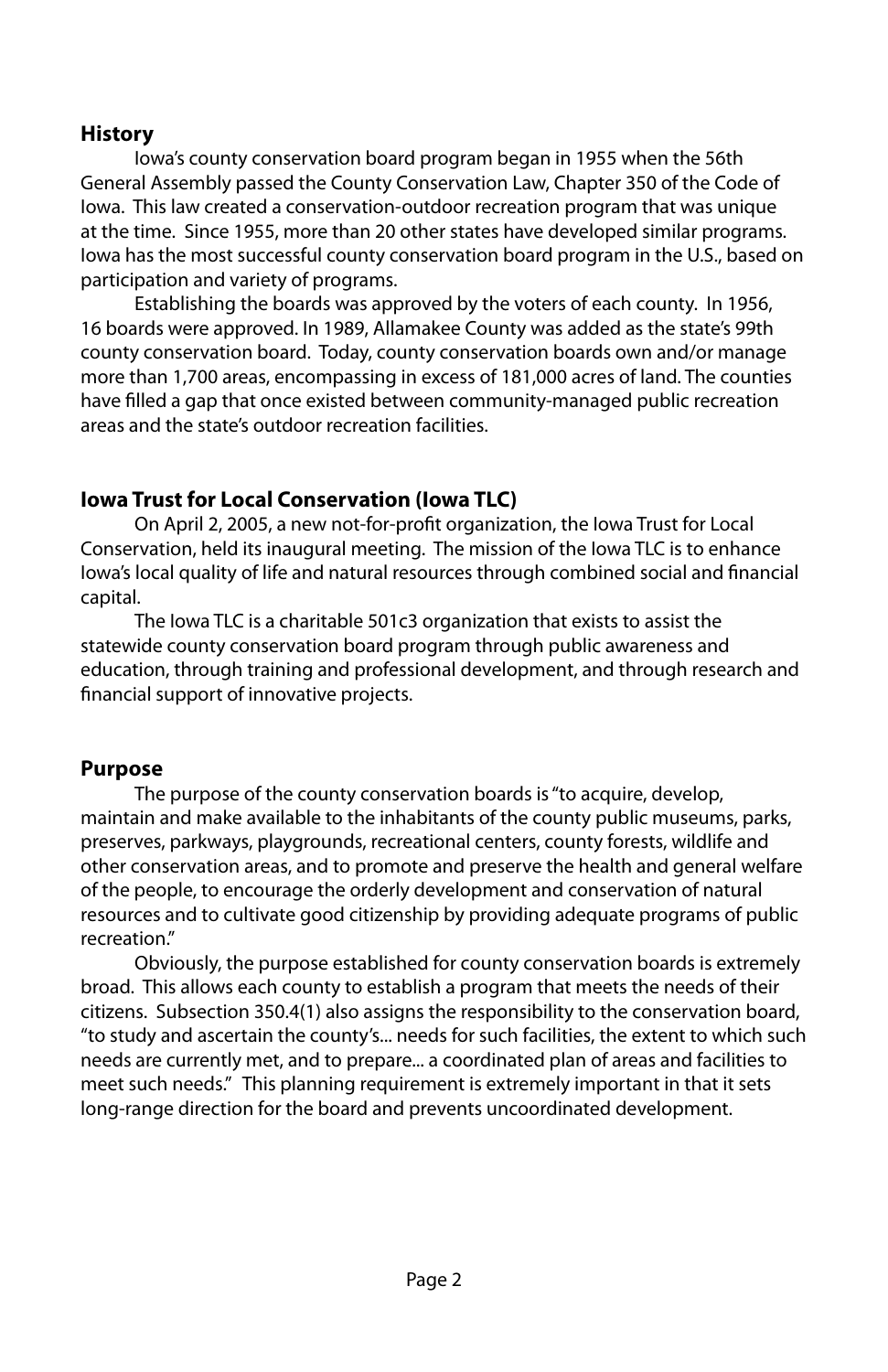### **The Board**

County conservation board members are appointed by the county board of supervisors to five-year, staggered terms. The conservation board must hold monthly public meetings. Three board members shall constitute a quorum with business only being conducted when a quorum is in attendance at a regularly scheduled monthly board meeting or a special meeting called by the president of the board as required in Section 350.3 of the Code.

The job of a board is two-fold: Policy making and Administration. In setting policy, the board decides what it wants to accomplish. Administration is finding ways to carry out the policy. There are five questions a good board should ask:

- *1. What do we want to accomplish to help the organization fulfill its purpose? (Setting policy and establishing goals)*
- *2. What is the road map to follow? (Formulating guidelines, making plans, suggesting alternatives, considering public input)*
- *3. How will we pay for it? (Getting and spending money)*
- *4. How will we reach our goals? (Identifying activities, establishing priorities, delegating responsibilities)*
- *5. Did we succeed or fail? (Evaluation)*

Remember that planning is synonymous with survival, and a good board provides for the good of the organization, natural resources, county, and the public.

One of the board's major responsibilities under Subsection 350.4(6) is to hire and fix the compensation of a director, "who shall be responsible to the county conservation board for the carrying out of its policies."

Board members are not responsible for the day-to-day operations or supervision of the staff below the director. These are the responsibilities of the director.



*Main bridge on Union Bridge Trail in Woodbury County.*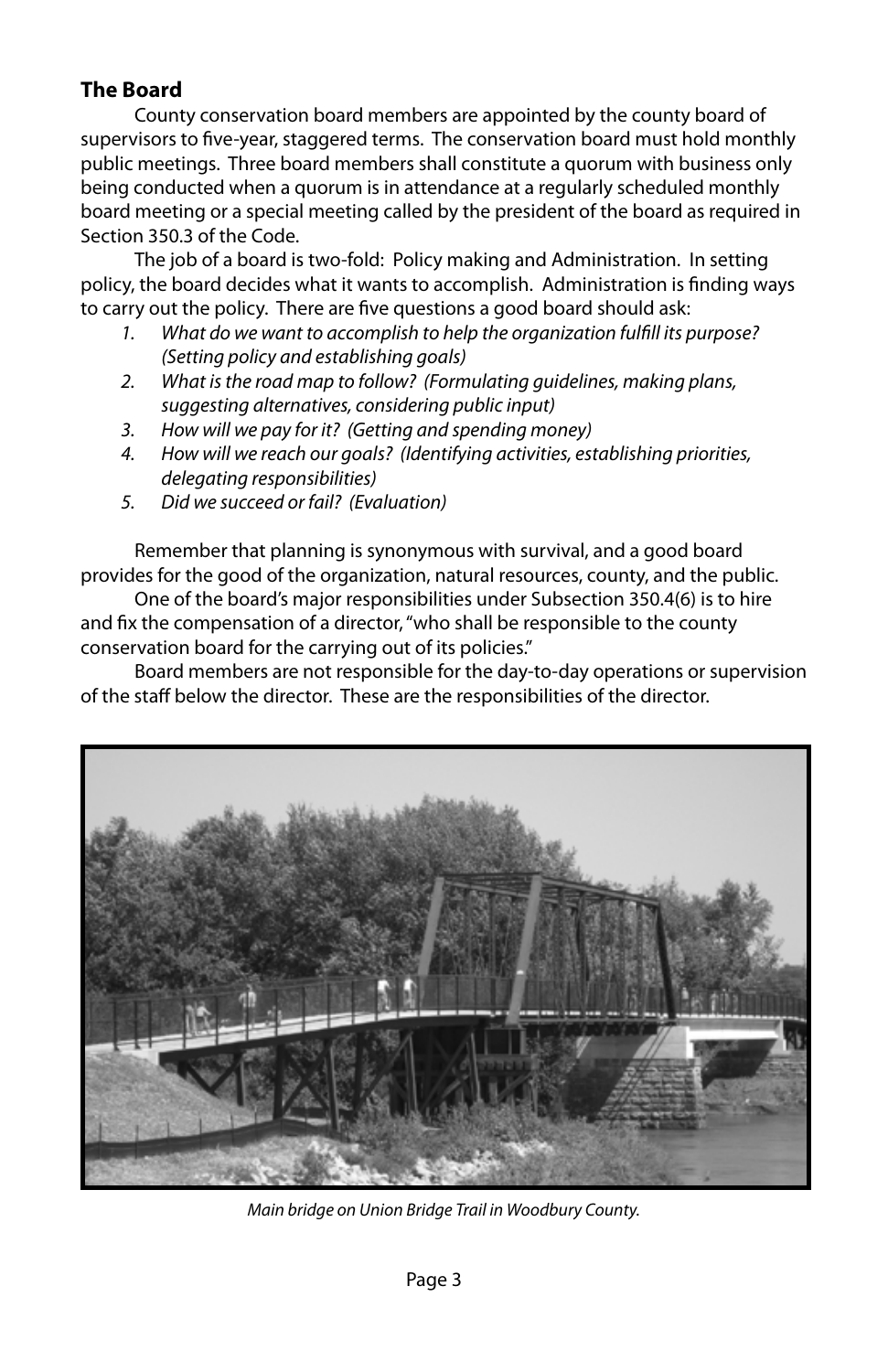### **Land Acquisition and Development**

Section 350.4 gives the conservation board the authority "to acquire in the name of the county... suitable real estate within or without the territorial limits of the county." The board is also given the authority "to plan, develop, preserve, administer, and maintain all such areas, places, and facilities, and construct, reconstruct, alter, and renew buildings and other structures, and equip and maintain the same." Input involves the public in goal setting and planning, but the conservation board has the final decision. In addition, 350.4 also gives the board custody, control and management of all real and personal property acquired to carry out its program.

### **Funding**

The conservation board can adopt several methods of raising funds. The board can accept in the name of the county gifts, bequests, contributions, and appropriations of money and personal property for conservation purposes. The board can also adopt a policy to charge and collect reasonable fees for the use of facilities and may operate concessions or lease concessions to raise funds and provide a service to the public.

The primary source of funds for conservation boards is county taxes. Approximately 60-70 percent of the total statewide county conservation budget comes from this source. Chapter 331.401-437 of the Code of Iowa discusses powers of the county board of supervisors relating to county finances and budges. As part of this process, a conservation board must annually adopt a budget to be submitted to the board of supervisors for their review and later for review by the public at budget hearings. Other funding options include state and federal grants and monies from private foundations.

### **Rules and Regulations**

Establishing rules and regulations are another part of the function of the board, according to Section 350.5. Rules and regulations should be adopted for the protection and control of all county conservation board areas and the public. Any special rules that are adopted by a county conservation board cannot be inconsistent with or contrary to the laws of the state of Iowa. If a board does not adopt its own rules and regulations, Sections 461A.35 through 461A.57, the state park laws automatically apply. However, a board may amend or supersede these particular sections to fit its own situation.

### **Cooperative Efforts**

A county conservation board may work with other governmental subdivisions either under the auspices of Chapter 28E, Joint Exercise of Governmental Powers, or Chapter 350.7 of the Code.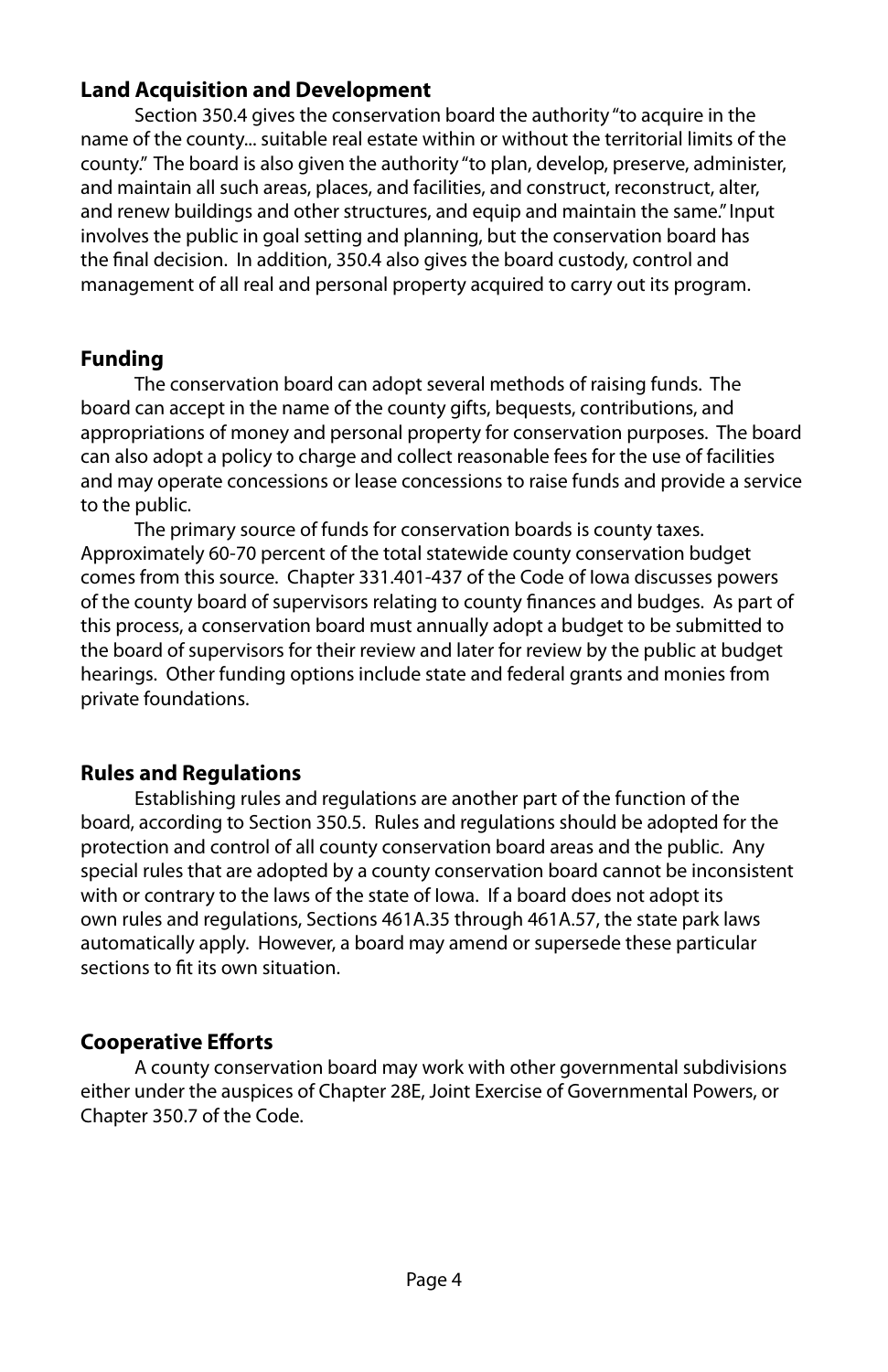# **BOARD MEMBER DUTIES**

The responsibilities of a conservation board are spelled out in Chapter 350 of the Code of Iowa, but in addition, board members have personal responsibilities as a member.

They must be responsible and willing to conserve local natural resources, to provide as well as utilize these resources, and to promote the health and welfare of the local people through an organized program of public recreation.

The board is made up of individuals, and the knowledge and past experiences of each of these individuals is needed in order to make sound judgments on conservation matters. These individuals need to be willing to make decisions and follow through with them. Once the board has made a decision, each member must stand behind the majority decision.

Regular attendance at board meetings is necessary. Conservation board members may be removed by the board of supervisors for failure to participate in board activities.

The good of the conservation program should be placed ahead of any personal gain and potential conflict of interest situations should be avoided.

### **Good Board Members**

Characteristics and the roles of good board members include:

- *1. Having the conviction that the board has the responsibility to conserve local natural resources, to provide for use of the resources for recreation and education.*
- *2. The ability and willingness to make decisions, at times against the sentiment of the local public or elected officials.*
- *3. The ability to make your position known to the rest of the board.*
- *4. The ability to disagree without being disagreeable.*
- *5. Taking the time and energy to devote to the board's activities not just a few hours at the monthly meeting, but special meetings, visiting with local elected officials, visiting with local legislators, attending meetings and seminars.*
- *6. The ability to work with your executive director, respect the staff and a willingness to stand behind them when carrying out the policy established.*
- *7. Establishing policies for the operation and direction of the board's programs.*
- *8. Approving the board's annual budget, goals and objectives.*
- *9. Insuring the board's programs are communicated to the proper authorities and to the public.*
- *10. Being accountable for your actions.*
- *11. Balancing recreation with the conservation and protection of natural resources.*
- *12. Educating and influencing public opinion about the direction and function of the board and its programs.*
- *13. Studying issues prior to attending board meetings and conducting professional board meetings.*
- *14. Attend IACCB Annual Fall Conference and attend the annual Spring conference.*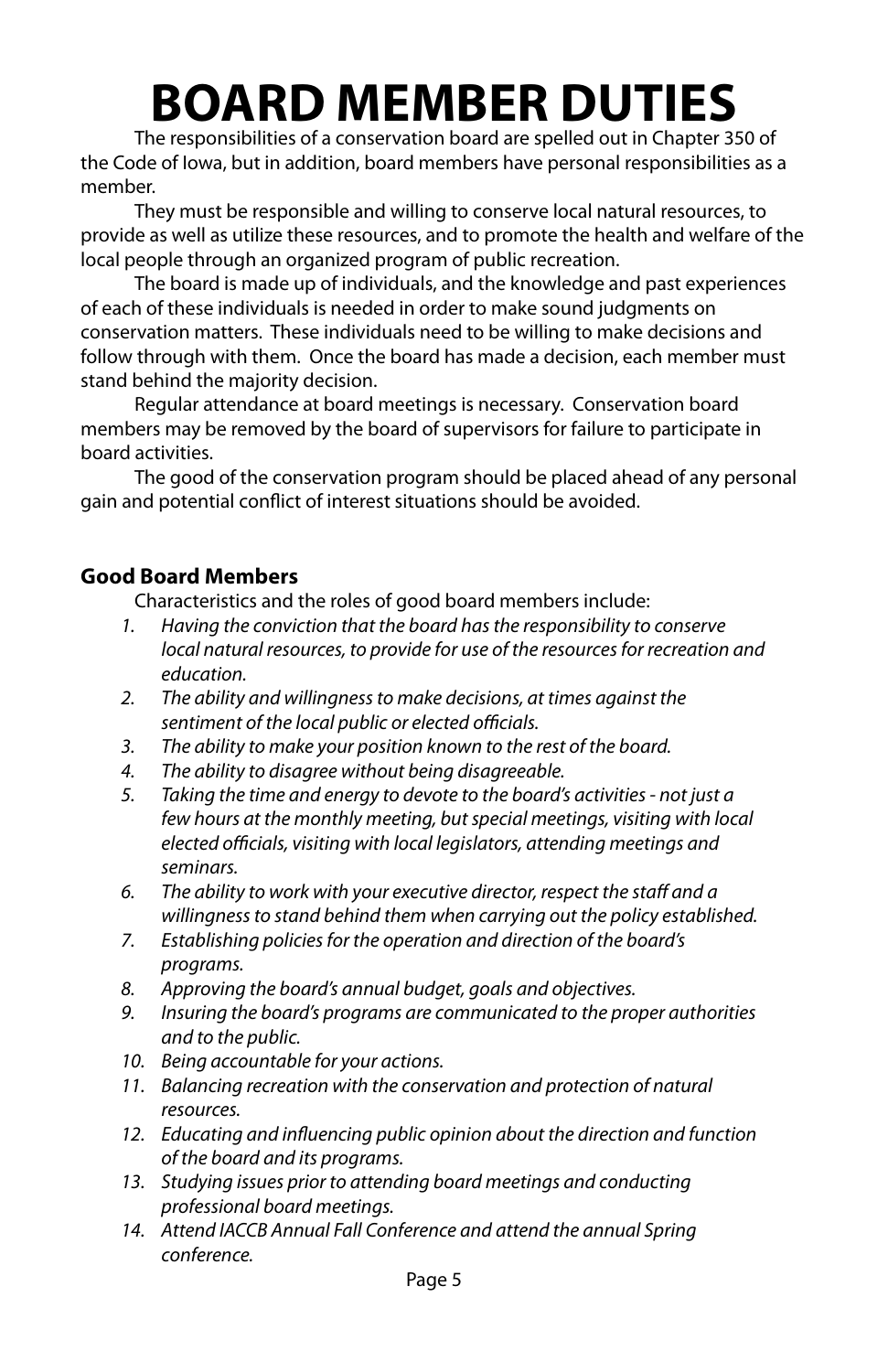### **Board Member Legislative Duties**

The Legislature meets annually, convening on the second Monday in January of each year. In advance of the legislative session, members may wish to invite their lawmakers to a conservation board event or meeting and enter into a dialogue concerning issues that may arise during the fourth-coming session.

Such meetings open a line of communications and also provide an opportunity for board members and employees to get to know their Legislators on a personal basis, to renew old acquaintances with officials who have been re-elected or to meet with new Legislators in their home districts. The personal relationship is the type of relationship that builds trust - a most important element in issue persuasion.

### **Keeping Informed**

As a board member, you have an obligation to keep fully informed about the conservation board, its program, finances and total operation. Some information needed to do your job may include: the history of the organization, a copy of Chapter 350 of the Iowa Code, a copy of policy manuals, an explanation of state and local organizational relationships, last year's annual report, a definition of the purpose, goals and objectives of the board, a copy of the multi-year plan, board and committee members, addresses and phone numbers, the schedule of meeting dates, organizational chart of staff, personnel policies and practices, financial structure and budget, meeting agendas received before board meetings, minutes of previous board meetings, order of business for conducting meetings, and a working knowledge of parliamentary procedure.

### **PLANNING**

Planning is basic to any organization whose goals, public pressures and working relationships are as complex and challenging as those of the county conservation board. The board and executive director are responsible for the development of policies and the implementation of programs to meet a wide range of public needs and resource management

*Hitchcock Nature Center, Pottawattamie County.*



responsibilities. There will never be enough money and time to do everything that everyone feels the board should be doing. Planning is the principal means for making tough decisions and for backing up those decisions. Without a solid plan, gaining financial, political, and general public support for programs is impossible.

### **Long-Range Planning**

While not required by law, it is recommended that a long-range plan be on file and reviewed on an annual basis. Thoughtful review, discussion and official adoption of your board's long-range goals help everyone understand the overall goals of the board. The more thoroughly the board plans, the better the offense and defense of board programs and their associated budget requests.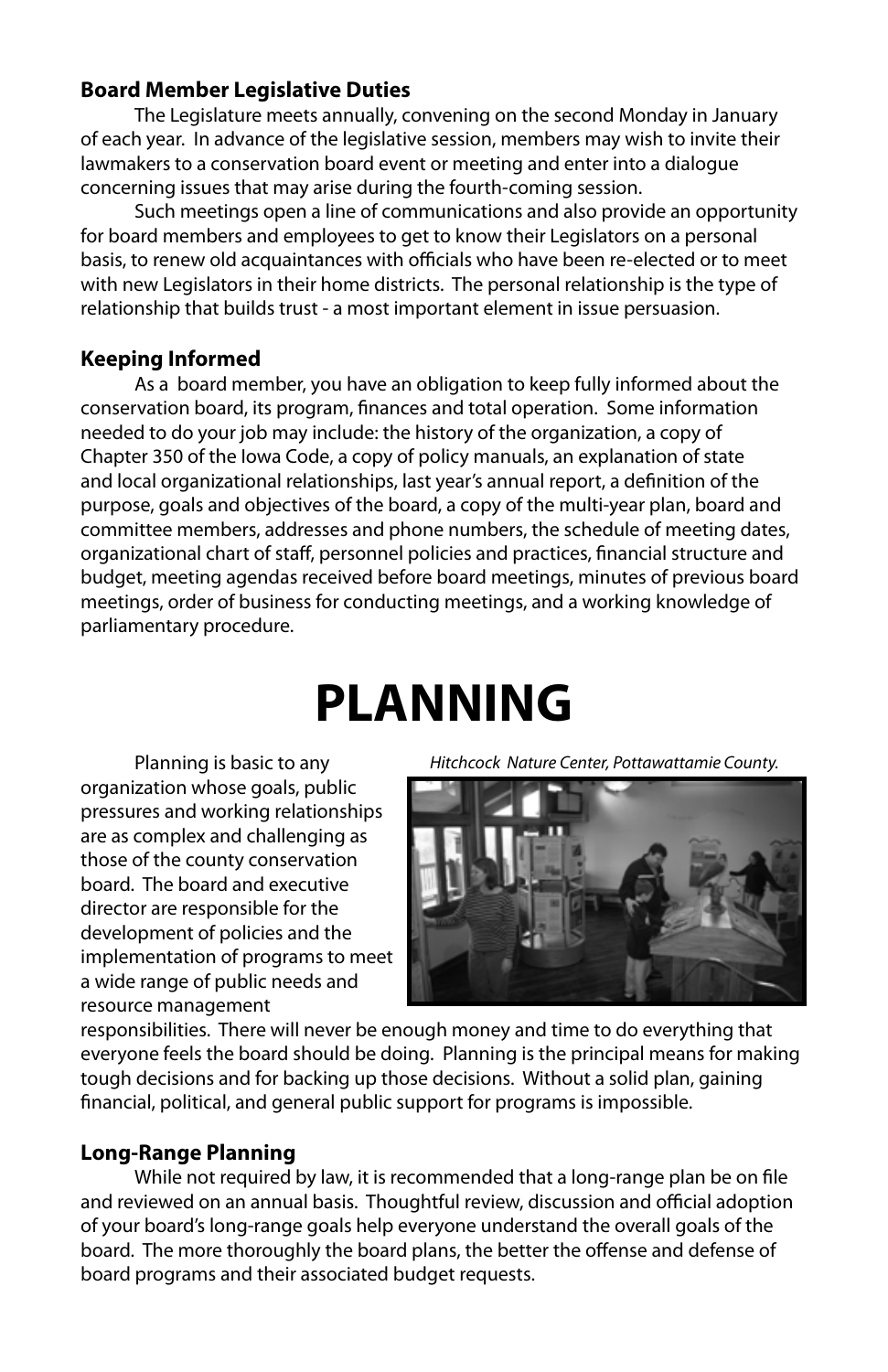### **Short-Range Planning**

Short-range planning involves looking ahead less than five years. While keeping long-range goals in mind, this type of planning is action and budget oriented and should include specific objectives the board wants to accomplish. Both plans need to be in writing in order to ensure continuity following changes in employees and board members.

### **Goals and Objectives**

Goals are statements of purpose and direction which identify the results the board desires to achieve. Objectives are the work elements reviewed by the board to measure the progress of attaining its goals. Priorities are goals the board believes to be the most important to act upon. An action plan is developed after establishing these goals, objectives, and priorities. The plan should include an analysis of time, personnel, equipment, and financial resources. Then the projects and programs are placed with the plan, with a phasing in of the larger projects over a number of years when necessary.

A board should re-evaluate the plan on an annual basis as a guide to see what has been accomplished, what is on schedule, and what projects need to be adapted and changed.

### **Points to Remember**

- *1. Setting goals is the process by which the board exercises leadership.*
- *2. Goals provide the foundation on which a program is built. They are vital if a position meets with vocal public opposition.*
- *3. It is important to establish specific and attainable goals and objectives in a reasonable time frame.*
- *4. It is essential to monitor and evaluate the progress made toward reaching goals. They should be revised or adjusted to address the changing resource and user needs.*

## **POLICIES**

A conservation board without a written policy is like taking a trip without a map. The board has no idea where it is going or where it has been.

Without policy, a board has no answers to allowing a church to hold Easter services at a picnic area, or a wedding on a nature trail, or a youth group wanting to sponsor a party and rock band, or a political group holding a fund-raiser at a shelter. Without a policy, the board will do little else at the regular meeting than consider these and similar situations.

It is matters of this kind that can be effectively addressed by a comprehensive set of policy statements.

A policy is a written record of what the board stands for and believes in. Procedural policy explains how goals are established. Policy in writing assures the board of consistent actions in a rational manner, depersonalizing problem solving. Written policy helps the board avoid confusion in handling requests. The result of these written policies is that matters become fairly routine and don't require direct board action.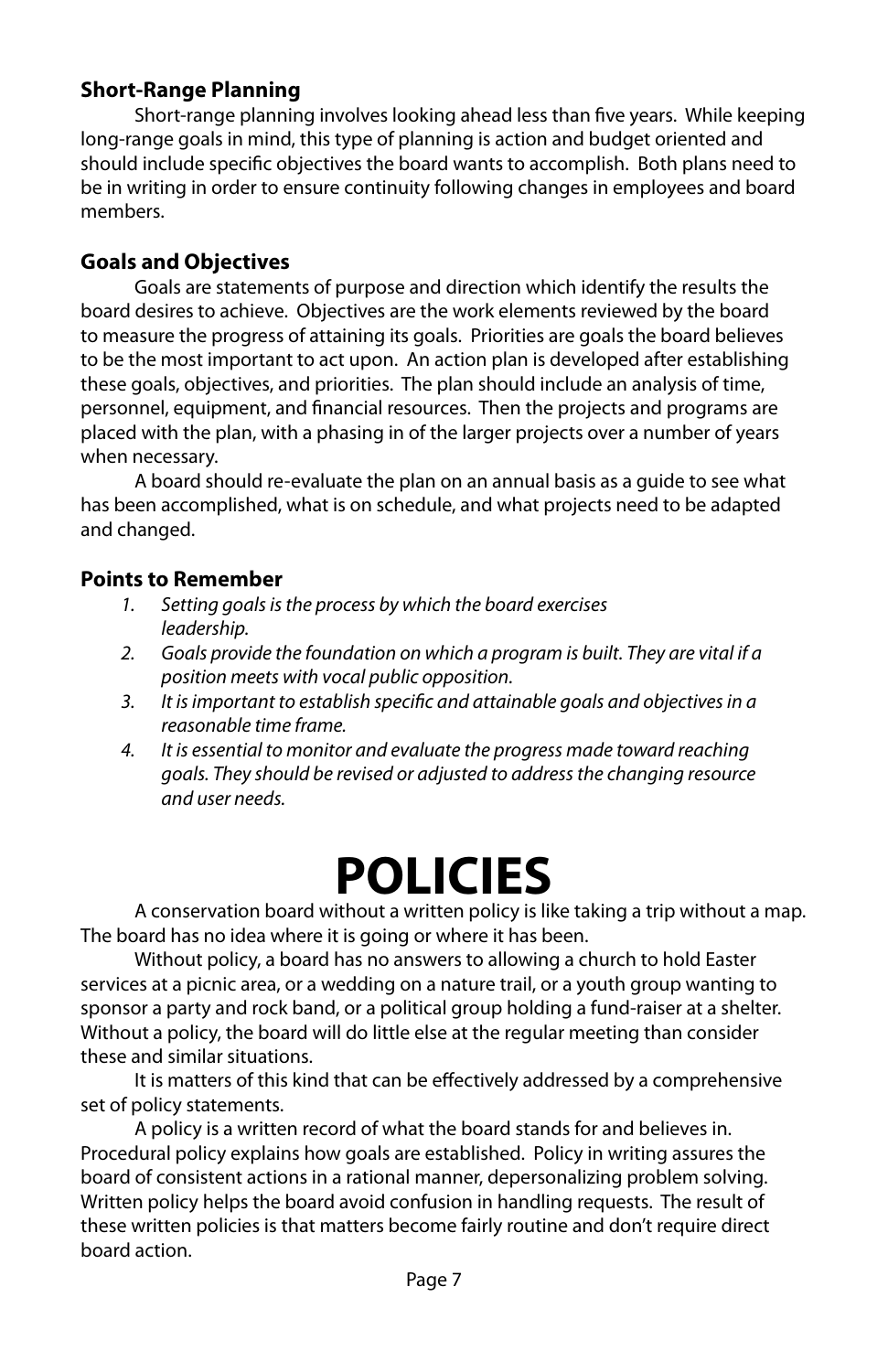

### **Policy System**

A complete policy system will call for several different types of policy designed to fit different situations. Examples include:

- *1. Full policy statements These are usually written in a comprehensive manner in an attempt to address fairly sophisticated and fundamental problems. The board must approve policies of this nature.*
- *2. Position papers These are somewhat narrowly defined and will usually address some special situation explaining what the conservation board's position is with respect to a certain matter. Position papers usually require the approval of the board.*
- *3. Administrative bulletins This type of policy is more procedural in nature and attempts to explain how goals and objectives set by the board will be achieved. It is optional as to whether or not such bulletins require the approval of the board. Some boards leave the development of bulletins entirely up to the director.*
- *4. Operational bulletins Such material is usually handled by the staff.*

### **Points to Help Write Policy**

- *1. All policy should be proposed in writing after consultation with the director.*
- *2. Develop a system, which requires that policy statements be read at two or perhaps three regular board meetings before adopted. Provisions for giving policy immediate implementation is desirable.*
- *3. Research policy problems. See what other conservation boards have done. State and federal organizations can help solve some problems. Check the files and minutes and see if the problem has surfaced before. Finally, check the Iowa Code, which may already address some aspects of the problem.*
- *4. Keep the materials in a policy manual as a reference resource. Make it simple and easy to change.*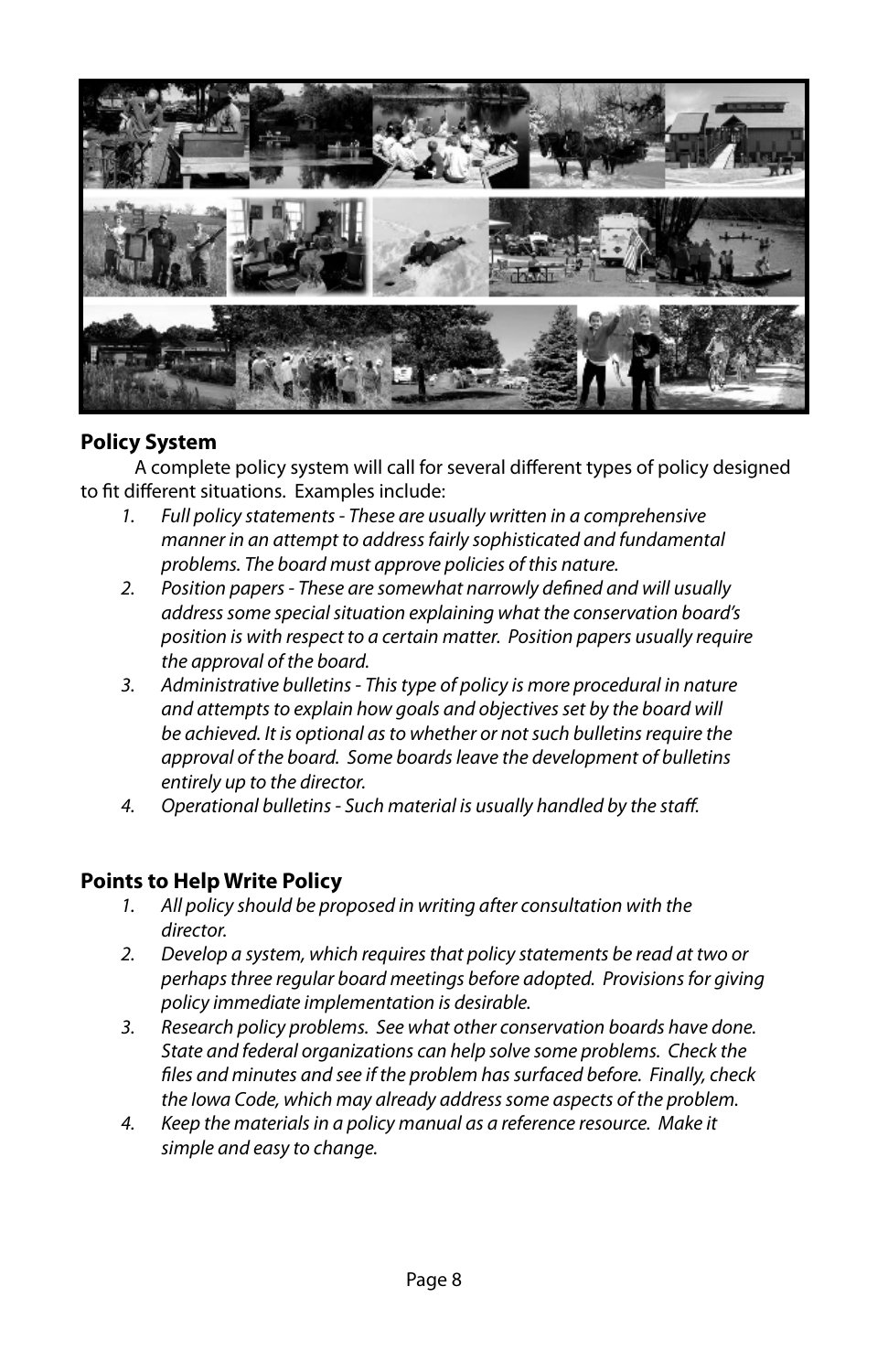### **Subjects Covered by Policy Statements**

Each board should decide what to cover in policy statements and what should be in the policy manual. The following list is a suggestion on items that are important enough to be considered for policy statements:

- *1. A general statement of the board's position on conservation, parks and recreation programs.*
- *2. Personnel policy.*
- *3. Use of equipment and facilities.*
- *4. User fees.*
- *5. Sale of products and permits.*
- *6. Purchasing.*
- *7. Capital improvement program.*
- *8. Uniforms.*
- *9. Table of organization and organizational structure.*
- *10. Land acquisition.*
- *11. Non-game species.*
- *12. Law enforcement equipment and weapons.*
- *13. Internal and external communications.*

Remember, these are only examples and other subjects may be in the policy form. Avoid writing policies so general that they provide no guide whatsoever. At the other extreme, avoid policies in such great detail that they are only applicable in certain special situations and are of no value if a few elements of the problem should change. No matter how carefully policy is considered and written, there is a need to annually review and update the material.

# **SPECIAL EMPLOYMENT LAWS**

### **29A.28 Leave of Absence of Civil Employees (for Military Service)**

All officers and employees of (a public agency) other than employees employed temporarily for six months or less, who are members of the national guard, organized reserves or any component part of the military, naval, or air forces or nurse corps of this state or nation, or who are or may be otherwise inducted into the military service of this state or of the United States, or who are members of the civil air patrol, shall, when ordered by proper authority to state active duty, state military service, or federal service, or when performing a civil air patrol mission pursuant to section 29A.3A, be entitled to a leave of absence from (the public agency) without loss of status or efficiency rating, and without loss of pay during the first thirty days of such leave of absence. These provisions shall also apply to a leave of absence by a member of the national disaster medical system of the United States when activated for federal service with the system.

A (public agency) may hire a temporary employee to fill any vacancy created by such leave of absence.

Upon returning from a leave of absence under this section, an employee shall be entitled to return to the same position and classification held by the employee at the time of entry into (military service) or to the position and classification that the employee would have been entitled to if the continuous civil service of the employee had not been interrupted by (military service).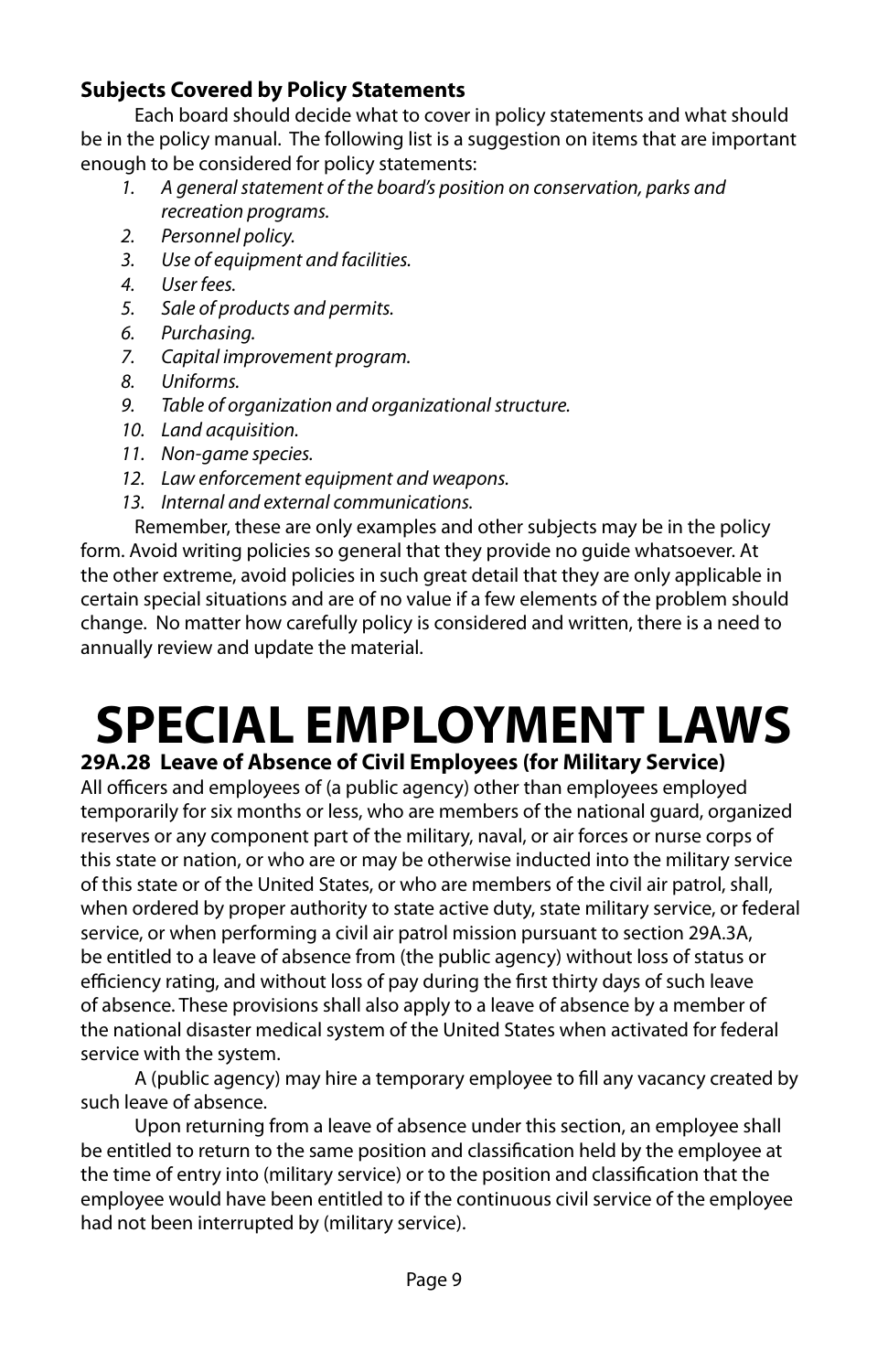### **35C.1 Appointments and Employment - Applications (Veterans Preference).**

 In every public agency of the state, veterans as defined in section 35.1 who are citizens and residents of this state are entitled to preference in appointment and employment over other applicants of no greater qualifications.

In all jobs of the state and its political subdivisions, an application form shall be completed containing an inquiry into the applicant's military service during the wars or armed conflicts as specified in subsection 1.

In all jobs of political subdivisions of the state which are to be filled by competitive examination or by appointment, public notice of the application deadline to fill a job shall be posted at least ten days before the deadline in the same manner as notices of meetings are posted under section 21.4.

For jobs in political subdivisions of the state that are filled through a point-rated qualifying examination, the preference afforded to veterans shall be equivalent to that provided for municipal civil service systems in section 400.10.

### **Discharge of Veterans:**

County employees in Iowa are generally "at-will" employees, meaning that they can be fired at any time for any lawful reason. But some county employees are "veterans," a term with a specific meaning under Iowa Code chapter 35C. If they are veterans, they can only be terminated "for incompetence or misconduct, shown after a hearing." That's Iowa Code section 35C.6. It does say in Iowa Code section 35C.8 that 35C.6 does not apply to those with the title of "deputy," so they are still considered atwill employees.

### **PROGRAMS & SERVICES**

It's the board's responsibility to decide what programs and services the county board should offer. The range of what could be offered is almost unlimited.

Conservation boards manage a least a dozen different kinds of areas, ranging from parks to botanical preserves, forest areas, and greenbelts. No two counties have precisely the same kind of a program due to differences in resource bases and local interests of its citizens.

Activities on county conservation areas are as diverse as the interests of the people in Iowa. Camping is available on more than one-third of all county areas and more than one-half of these are equipped with electricity and water. All conservation boards provide the usual outdoor park activities such as picnicking. There are over 380 areas offering camping, and 34 counties now have cabin rental. There are trails for biking, hiking, mountain biking, equestrian, snowmobile and cross-country skiing. Sixteen areas offer Archery and 57 areas have baseball fields. Fourteen golf courses have been constructed and many boards provide for outdoor recreation activities such as hunting, winter sports, shooting ranges, horseshoe, sledding, ice skating, etc. Fifty seven conservation boards have nature centers and operate formal conservation education programs employing over 115 naturalists.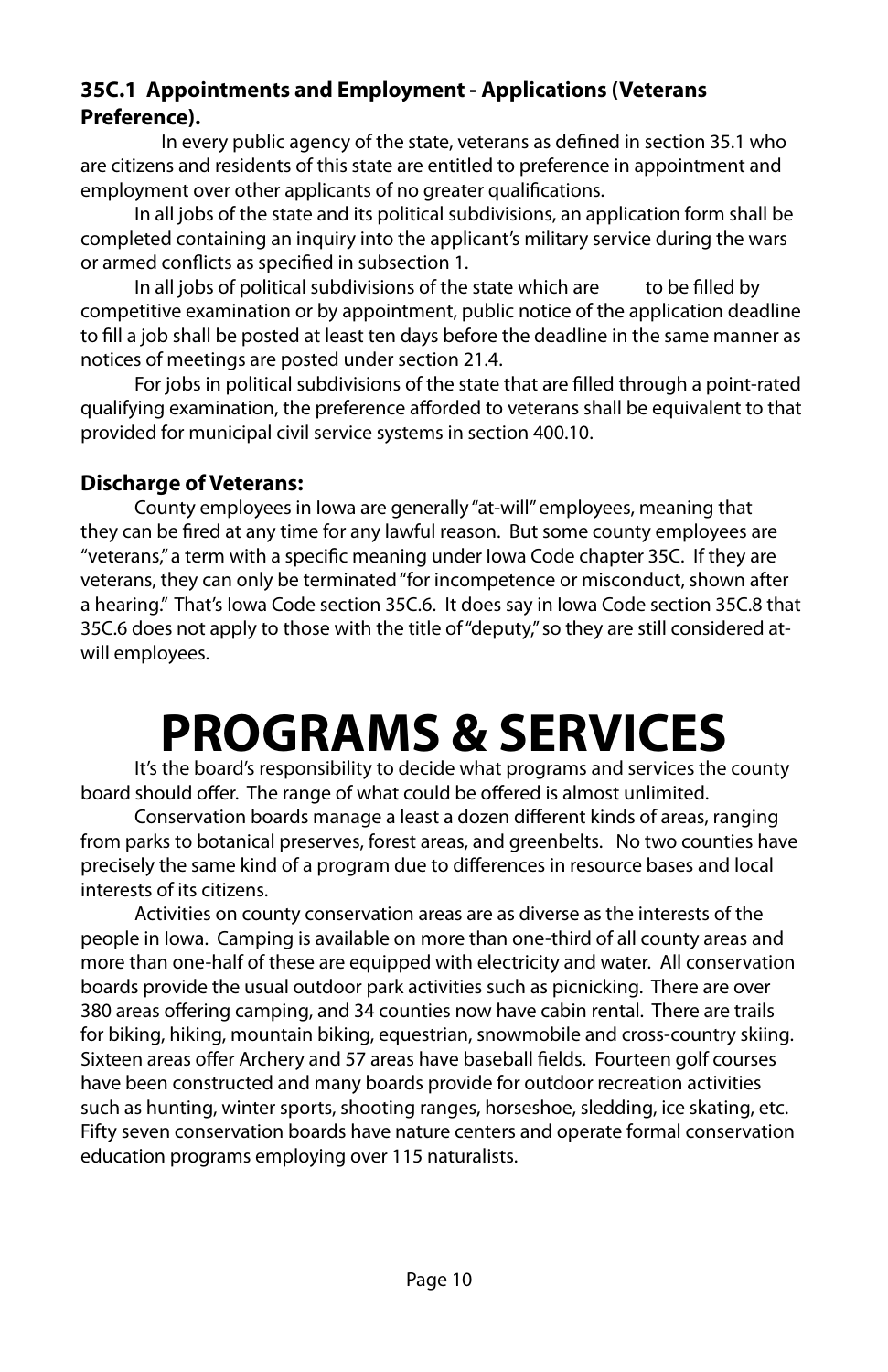### **Remember:**

- *1. Put quality into the programs and make sure it can be maintained after construction.*
- *2. Don't try to be all things to all people learn to say no when necessary.*
- *3. Plan the board's programs and think them through.*
- *4. Be original, but follow the needs of the county.*

### **Program Evaluation**

To better evaluate how your conservation board is doing, ask these questions:

- *1. What are the board's specific goals to be accomplished?*
- *2. What program is the board currently operating? Are the results satisfactory?*
- *3. What comparable services are being offered elsewhere in the county or region? Is there a duplication of services or a conflict?*
- *4. What gaps in the services and facilities provided exist? Who should fill the gaps?*
- *5. Are there adequate monies to operate and maintain the program now and in the future?*
- *6. What are the strengths and weaknesses of the organization?*
- *7. Are the programs and facilities of the board readily available to the public served?*

# **BOARD MEETINGS**

The conservation board is required by law to hold regular monthly meetings. It is recommended that the board maintain a consistent monthly meeting date, time and location whenever possible. Some meetings may be better served by being held at a field location such as a proposed development site or potential land acquisition area. Emergency meetings may be called by the county conservation board president, or at the request of a majority of the members.

The meeting location must be easily accessible by all county residents. A central location within the county is preferred.

Chapter 21 of the Iowa Code refers to "Official Meetings Open To the Public." The law states that notices shall be given at least 24 hours prior to the commencement of any meeting of a governmental body unless for good cause such notice is impossible or impractical, in which case as much notice as is reasonably possible shall be given. Each meeting shall be held at a place reasonably accessible to the public, and at a time reasonably convenient to the public, unless for good cause such a place or time is impossible or impractical. Special access to the meeting may be granted to persons with disabilities.

### **Procedure and Agenda**

To be considered an "official" or legal meeting, a county conservation board meeting must be attended by a minimum of three (3) of its five (5) board members, which constitutes a quorum. Observing sound parliamentary procedure during board meetings permits orderliness and uniformity in carrying out the meeting. It is important that the general board meeting procedures or protocol be consistent from one meeting to the next.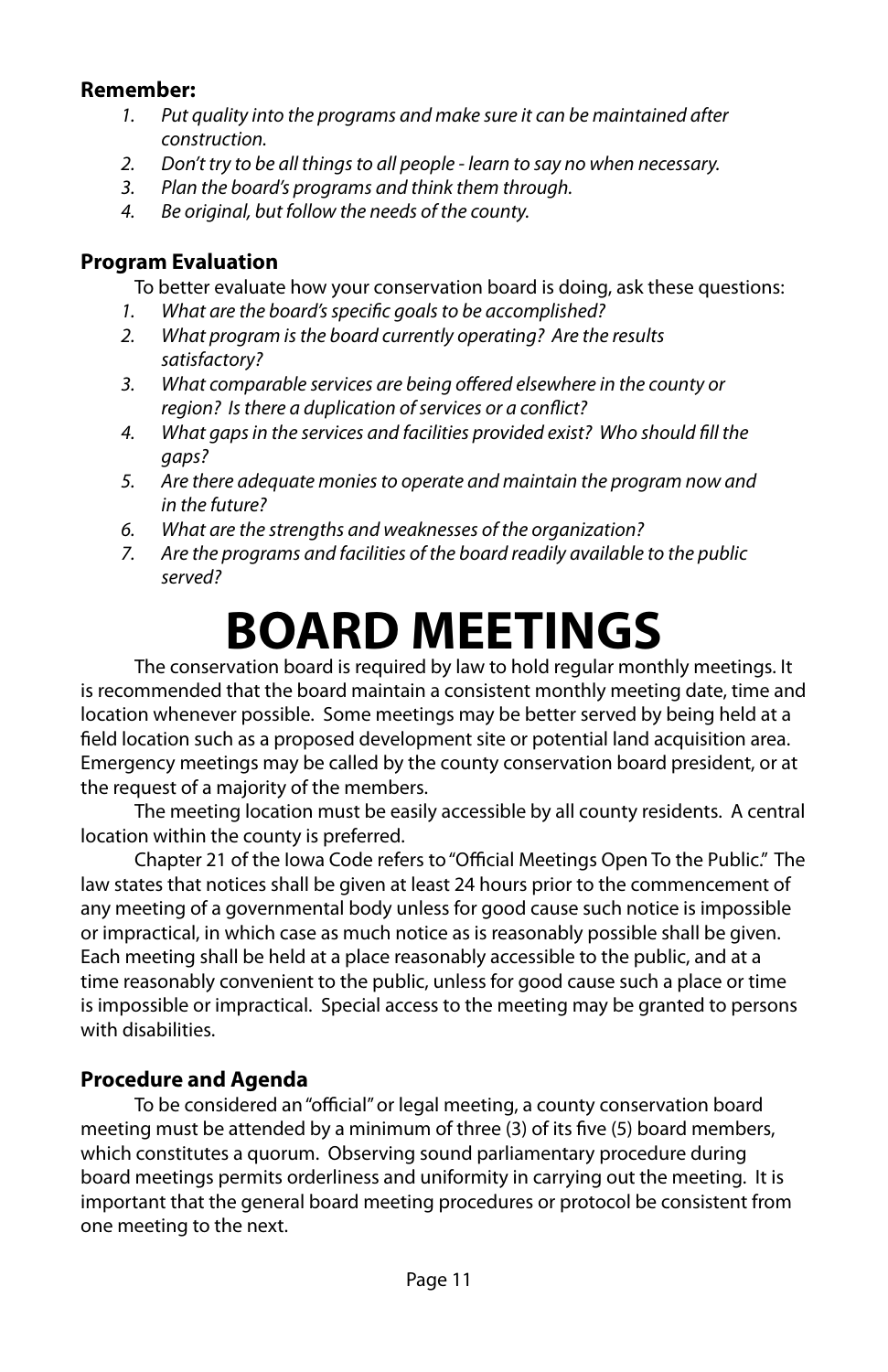It is customary for conservation boards to adopt a standard order of business for meetings that will fit their needs. One sample follows:

- *1. Call to order*
- *2. Roll Call*
- *3. Reading and Approval of Minutes*
- *4. Public Participation and Communications*
- *5. Monthly Reports of Field Staff and Director*
- *6. Reports of Special Committees*
- *7. Current Old/New Business Items and Proposals*
- *8. Program or Presentations to the Board*
- *9. Review of Claims (Bills)*
- *10. Other Informational Items*
- *11. Adjournment*

To expedite your business meeting, be sure the executive director provides copies of previous meeting's minutes and a tentative agenda to all board members at least a week prior to the next regular monthly meeting. The board should also be provided with other informational items that require review prior to the meeting. Having this information in advance aids in reducing the amount of time spent asking questions regarding unfamiliar issues and agenda topics.

### **Closed Meetings**

As a public agency, conservation boards may hold closed meetings by an affirmative vote of two-thirds of its members or all of the members present at the meeting. The following are three of the eleven reasons listed in the code, a public hearing may go into closed session:

- *1. To evaluate the professional competency of an individual whose appointment, hiring, performance, or discharge is being considered when necessary to prevent needless and irreparable injury to that individual's reputation, and if said individual requests a closed session.*
- *2. To prevent premature disclosure of a real estate transaction which could affect the price or outcome of the transaction. The minutes and a tape recording of a session closed for this purpose shall be available for public examination when the transaction discussed is completed.*



*Nishna Bend Recreation Area in Shelby County.*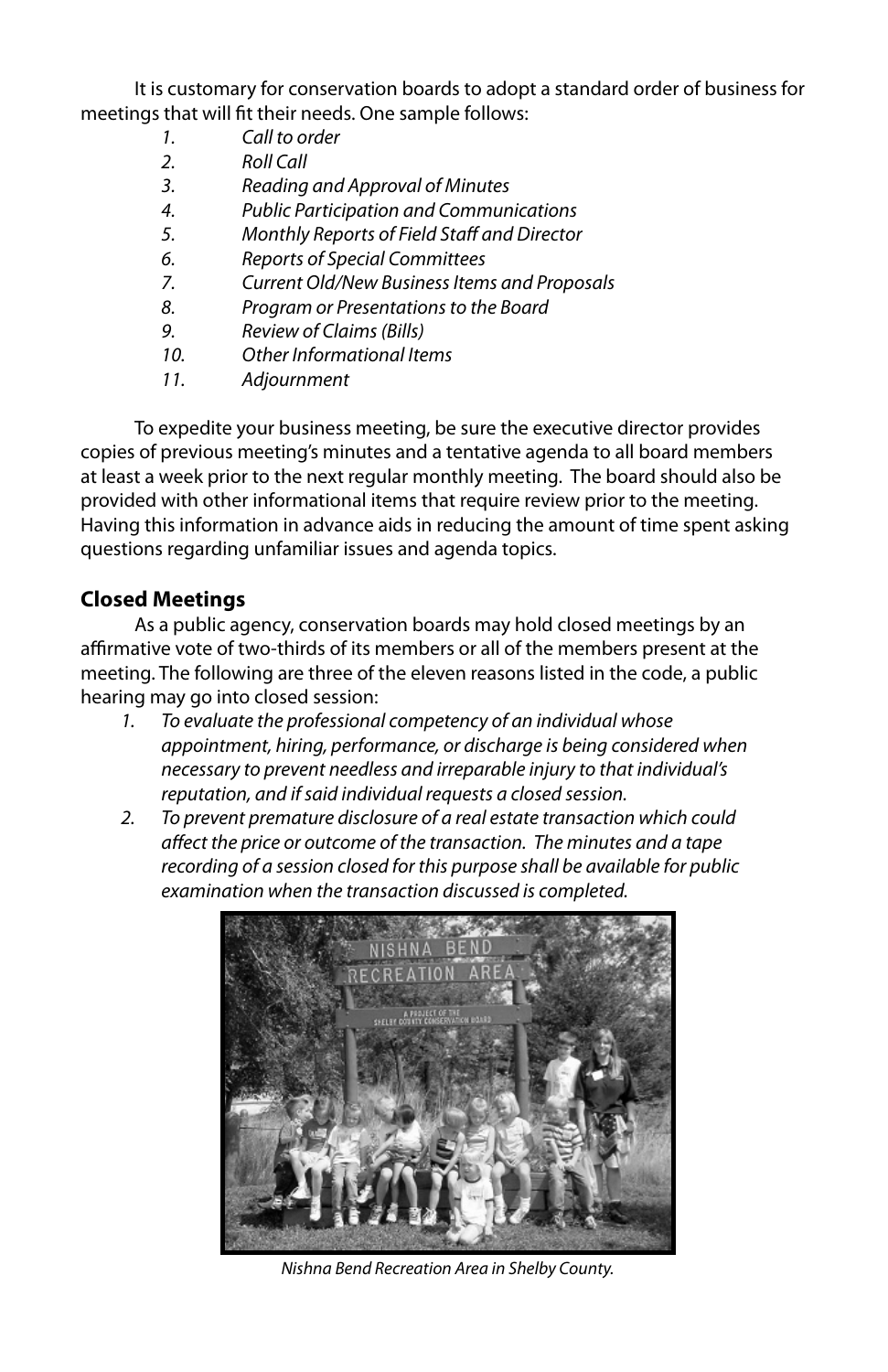*3. To discuss strategy with legal counsel in matters that are presently in litigation or where litigation is imminent and its disclosures would place the conservation board at a disadvantage in such litigation.*

The vote of each member on the question of holding the closed session and the reason for holding the closed session shall be announced publicly at the open session and entered in the minutes. The board shall not discuss any business during the closed session that does not directly relate to the specific reason given as justification for the closed session. Detailed minutes of all discussion, persons present and action occurring during the closed session must be kept, as well as a tape recording. The recording and minutes must be kept on file at least one year from the date of the meeting.

Additional information can be found in Chapter 21A of the Code, the Open Meetings Law. Final action by any governmental body on any matter shall be taken in an open session unless some other provision of the Code expressly permits such actions to be taken in closed session.

### **Minutes**

Conservation board minutes constitute the official record of all board actions. It's recommended that only pertinent board action be incorporated into the official minutes. General discussion is usually considered unnecessary for final documentation. The following is an example of an outline of items that should be included in the minutes:

- *1. Name of the meeting, date, place and time.*
- *2. Names of the members present and absent, employees and guests.*
- *3. A separate paragraph on each motion including the wording of the motion, disposition of the motion, amendments to the motion, name of the mover, second and voting record, points of order or appeals brought before the chair and the chair's ruling.*
- *4. Time meeting was adjourned.*
- *5. Signature of the secretary and chair to acknowledge approval.*
- *6. Addendum to show corrections to previous meetings minutes.*
- *7. Date, time and place of next regular meeting.*



It is essential that the staff and general public be kept informed of the official action of the board. This can be achieved by distributing a typed version of the minutes to selected individuals. The person who takes minutes during a board meeting should be an employee rather than a board member. This helps eliminate distractions when conducting business.

### **Public Participation**

Public communication \ participation should be a standard item on the agenda for every regular meeting. It is important that they be given the opportunity to speak. List public participation as one of the first agenda items, so they don't have to sit through the entire meeting before recognizing them.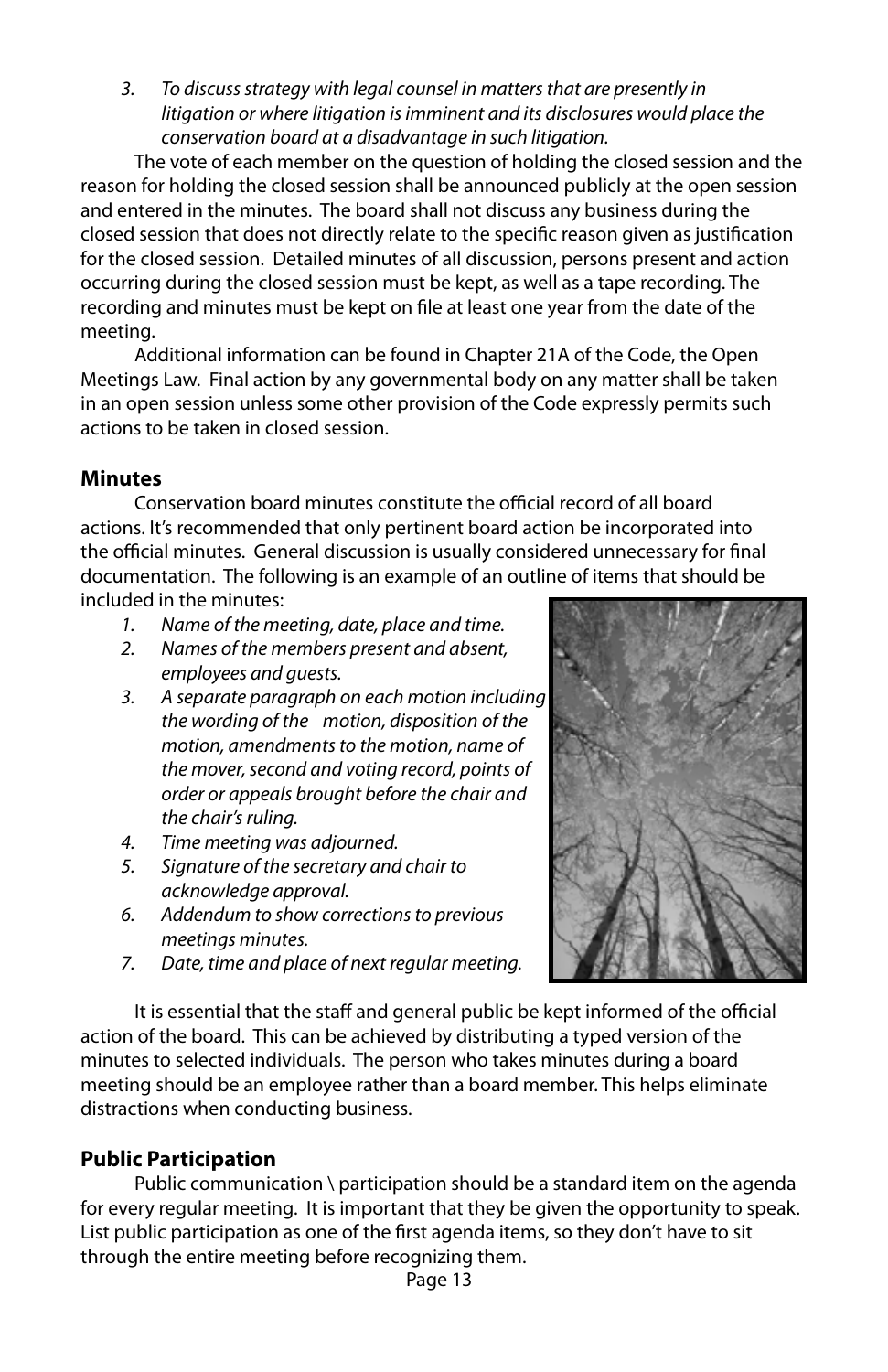When approached by a group, it's easiest to speak with only one representative. Make sure they identify the group name, as well as individuals in attendance. The board may want to establish a time limit for each speaker so their comments can be kept concise. Above all, remember that for whatever reason, these people have taken the time and effort to attend the board meeting and show them courtesy and respect. When members of the public speak on an issue not on the agenda, it is best to receive their comment and then consider the discussion at another board meeting.

#### **Keeping the Meeting Orderly**

Meeting etiquette is essential to the operation of a good board meeting. Efficiency depends upon a combination of things - an organized agenda, a board chair who moves the meeting along, and cooperation among the board members. Board member review of agenda items prior to the meeting will also help to ensure that the meeting moves along in an efficient manner.

# **WORKING WITH THE DIRECTOR**

The executive director is the board's chief administrative officer. The most important single service that a conservation board renders is to see that a qualified and capable individual administers the program. It is the conservation board's responsibility to assure the program is run properly. It is not, however, the board's responsibility to administer the program. Its prime role is the setting of conservation park and recreation policy with guidance from the professional administrator. Any attempt by either board or administrator to take over the other's functions can bring conflict and even disaster in which the entire system suffers.

The director may advise the board on policy matters, but the board has the final authority in policy determination, program content and direction.

The director stands between the board and staff, except when specifically requested by the director, no staff member should go directly to a board member first. If the next individual in the chain is unavailable or does not produce the desired results, it may be necessary to move on to the next link in the chain. This formal grievance procedure should be strictly adhered to and spelled out in an employee personnel manual. Likewise, board members should respect the authority of the director and should not contact a staff member directly.

#### **Board-Staff Relationship**

Section 350.4 (Paragraph 6) gives county conservation boards the power to employ a director. It is the director's responsibility to determine staff needs and hire additional employees. The conservation board staff at the office, field and administrative levels, can serve as consultants and advisors to the board. Staff people are the conservation and outdoor recreation professionals in the field. Board members must rely on the professional staff.

be as good as the staff members that are selected to implement its programs.<br>Page 14 Actual staff size depends on three points - program diversity/intensity, acres under management, and budget size. It is vital that staff size is adequate to carry out a quality conservation program. Remember that a county conservation board can only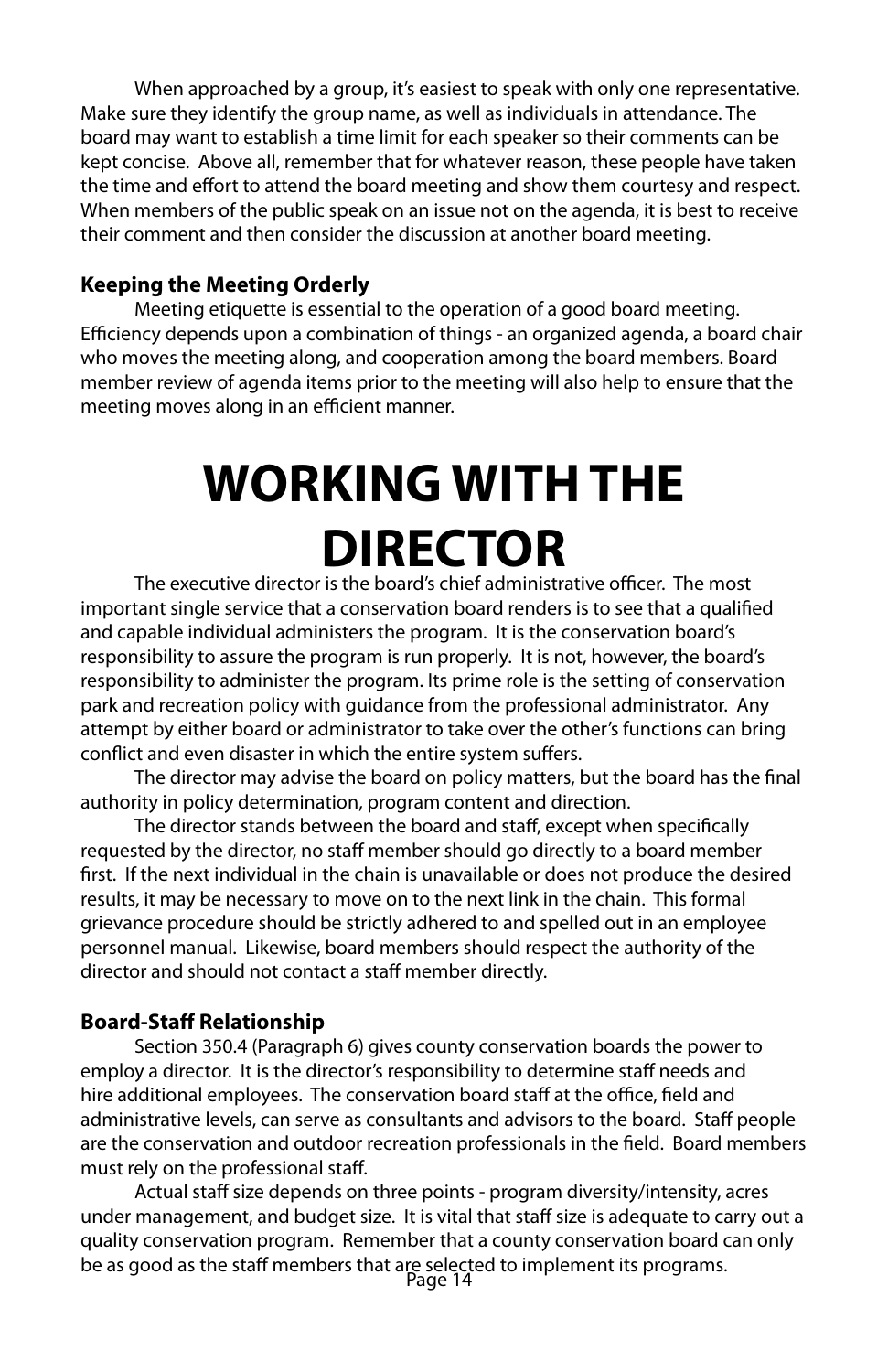It is the board's responsibility to ensure that employees are paid a wage that is commensurate with their education, training and work responsibilities. It is also the board's duty to see that employees receive continuing education while on the job. Employee attendance at county conservation district meetings is recommended to foster association with other professionals in the field. Attendance of instructional courses or meetings sponsored by the County Conservation Peace Officers Association, County Conservation Directors Association, Iowa Association of Naturalists, Iowa Department of Natural Resources, Iowa Department of Agriculture and Land Stewardship, Division of Soil and Water Conservation, and other agencies should be encouraged.

A written personnel policy should be prepared by the director, approved by the board and made available to all employees. It is important that employees know what is expected of them, what their benefits are, and what the consequences of their actions will be.

Remember that the boards are employers. They should never give up responsibility, but delegate it.

# **COMMUNICATIONS**

The board has information to be communicated to various groups - to fellow board members, to staff, to the board of supervisors, to the IACCB, to the general public and to other county boards. A formal communication program consists of four basic elements:

- *1. A written policy to guide internal communication between the board and staff. Use a chain of command method of staff and board communication aids in keeping all necessary individuals informed. Some boards find a monthly report on staff activities helpful. Communications and position statements that relate to the board should be shared with all board members.*
- *2. A written policy to guide external communications with the public. This involves the director reviewing and clearing news articles, brochures, radio \ TV appearances, any communication that makes a position statement, etc. This process enables the board to speak as a coordinated voice to the public.*
- *3. A written policy to guide communications with other governmental offices. It's important the board speak with one voice when dealing with the board of supervisors, other county offices, or state and federal agencies. Proposals, plans, budgets and position statements should be reviewed and authorized by the board before presentation.*
- *4. Funds committed for necessary correspondence, publications, and photographic materials.*

There are four reasons why a board should formalize their communication procedures:

- *1. The need to be accountable for its actions.*
- *2. The board's role of balancing recreation, conservation and education interests in the county.*
- *3. The need to educate and influence public opinion about the direction and function of county conservation boards.*
- *4. The board's obligations to communicate the reasons for its actions to the staff and public.*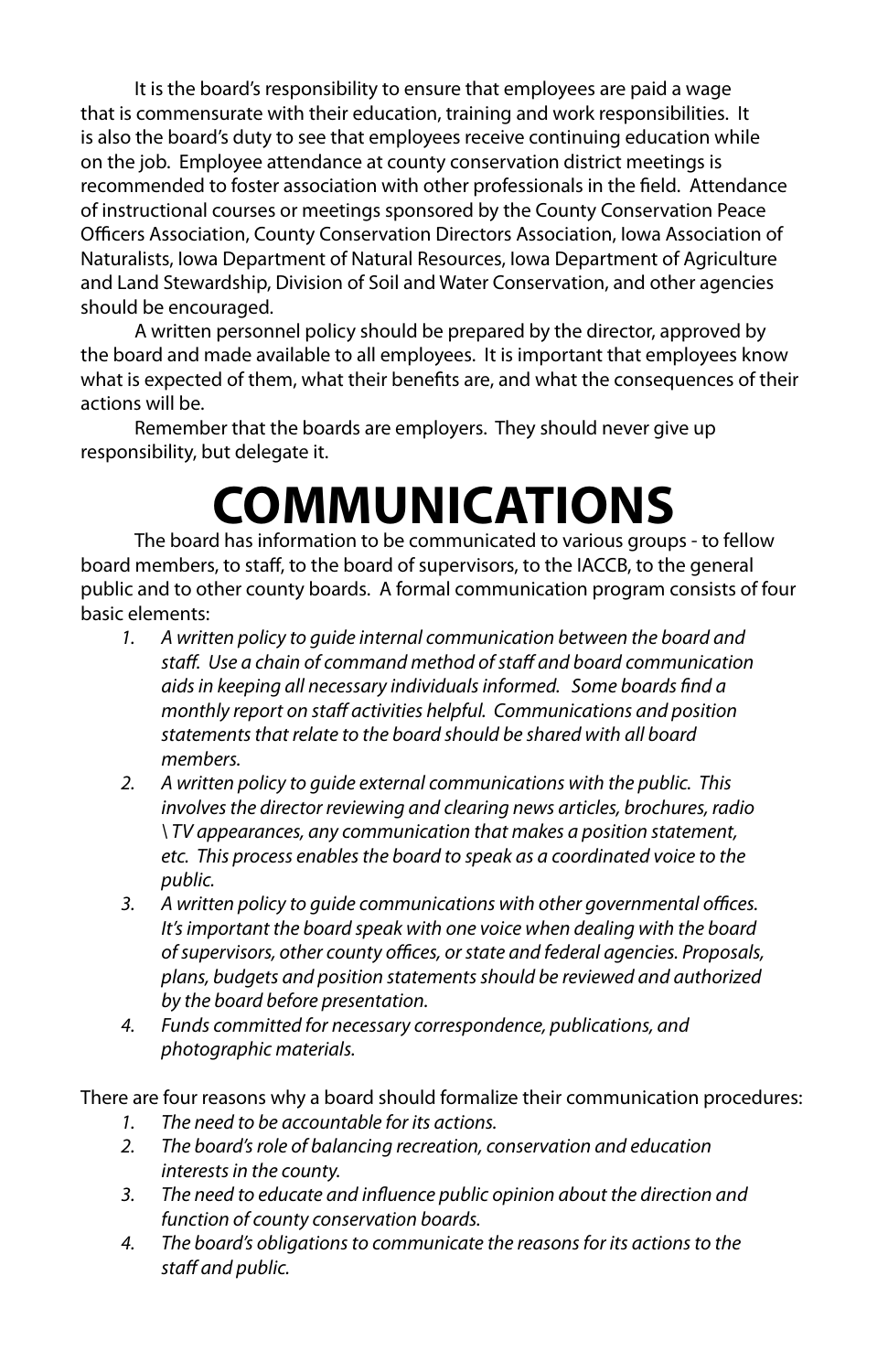The communications program is important to public relations and the board's image in the county. Take good meeting minutes and send highlights of actions to the local media. Develop quality brochures on your areas and programs. Use the media to publicize programs and keep the public informed. Prepare programs for presentation to local organizations. Distribute your annual report to the media, organizations, board of supervisors, interested public and the Iowa DNR (a report on any land acquisition is required by law.)

# **LAND ACQUISITION**

Land acquisition is one of the most important components of the county conservation board's activities. Without a plan, the board can't provide the outdoor recreational opportunities that the public desires.

It is important that the board members ensure an acquisition program that complements existing areas or meets newly identified needs. The plan should identify future acquisition areas and their relative importance, with consideration for the cost of area maintenance after acquisition.

A well-prepared comprehensive plan not only identifies the direction of the land acquisition program, but can also be used to justify acquisitions to the board of supervisors and public. Care should be taken to avoid the potential for conflict of interest questions through an approved land acquisition plan and reliance on appraisals for establishing land values. Any other questions should be brought to the county attorney. Advice and financial assistance may be available from organizations such as the Natural Heritage Foundation, The Nature Conservancy, Pheasants Forever, Ducks Unlimited, Wild Turkey Federation, White Tails Unlimited, to name just a few.

# **BUDGET AND FINANCE**

The annual budget is a combination of long-range planning and the specific standards of performance for the upcoming year that helps the board meet its longterm objectives. Developing a budget is a major policy statement. Before the monies can be expended, a very specific budget must be prepared and meet public approval.

There are many ways of developing a budget. The most common method is for the director to construct a preliminary budget that identifies administrative needs, land acquisition and capital development expenditures for the upcoming year as well as necessary operation and maintenance costs. This budget is presented to the conservation board at a regularly scheduled or special meeting for review, revision and final approval.

The proposed budget must be submitted to the county auditor no later than January 1 of each year. The specific procedures for budget review and approval are outlined in Chapter 24 of the Code of Iowa.

After review by the board of supervisors, a public hearing is conducted at which time the general public may make critical review and comment on the budget.

Budget is different than appropriation. At budget hearing time and prior to July 1, the board of supervisors will approve a budget for the conservation board. Before any money can be expended, the board of supervisors must appropriate it. If money is not appropriated, the conservation board has no money to spend.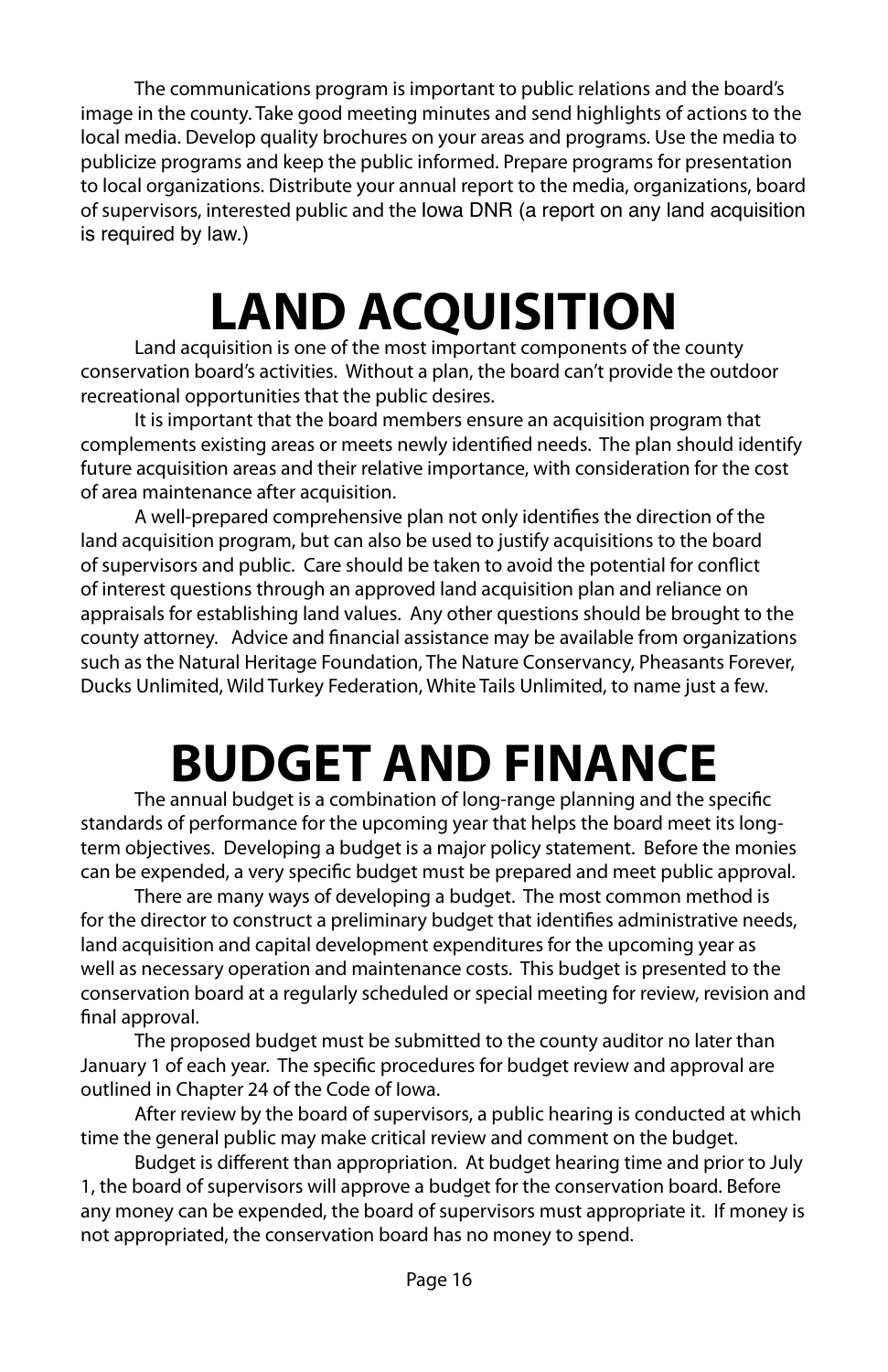Once the budget is approved and money appropriated, all the expenditures of the conservation board are under the board's control if the expenditure is legal and within the board's total budget. Bills should be reviewed at monthly meetings to ensure proper expenditure of the funds.

The budget process makes it imperative that the board maintains a good line of communication with the board of supervisors and auditor.

# **STATE ASSOCIATIONS & AFFILIATES**

### **Iowa Association of County Conservation Boards (IACCB)**

The IACCB is a nonprofit association assisting member county conservation boards in areas such as board member education, public relations, and legislation. The Association's main purposes are to promote the objectives and supplement the activities of conservation boards, exchange information, assist boards and members in program development and provide a unified voice in the legislature. A nine-member board elected by member counties governs the IACCB. <www.iaccb.com>

### **Iowa Trust of Local Conservation (Iowa TLC)**

The Iowa TLC is a 501c3 charitable organization who's mission is to enhance Iowa's local quality of life and natural resources through combined social and financial capital for county conservation board initiatives. <www.IowaTLC.org>

### **Iowa Association of County Conservation Board Employees (IACCBE)**

The IACCBE is an organization composed of county conservation board staff with the purpose of providing a forum to encourage statewide cooperation and communication among all county conservation employees. The IACCBE encourages statewide programs of conservation and the self-betterment of the professional abilities of members. www.MyCountyParks.com

### **County Conservation Directors Association (CCDA)**

An organization composed of county conservation board executive directors, the association strives to increase the professionalism of directors through educational programs and represent Conservation Boards in the Iowa State Association of Counties.

### **County Conservation Peace Offices Association (CCPOA)**

An organization composed of county conservation board law enforcement personnel; the association provides continuing education programs and communications about law enforcement trends. < http://ccpoa2002.5u.com/>

### **Iowa Association of Naturalists (IAN)**

An organization composed of county conservation board and non-conservation board interpreters and educators, the association strives to improve communication between and increase professionalism of its members. <www.ianpage.20m.com>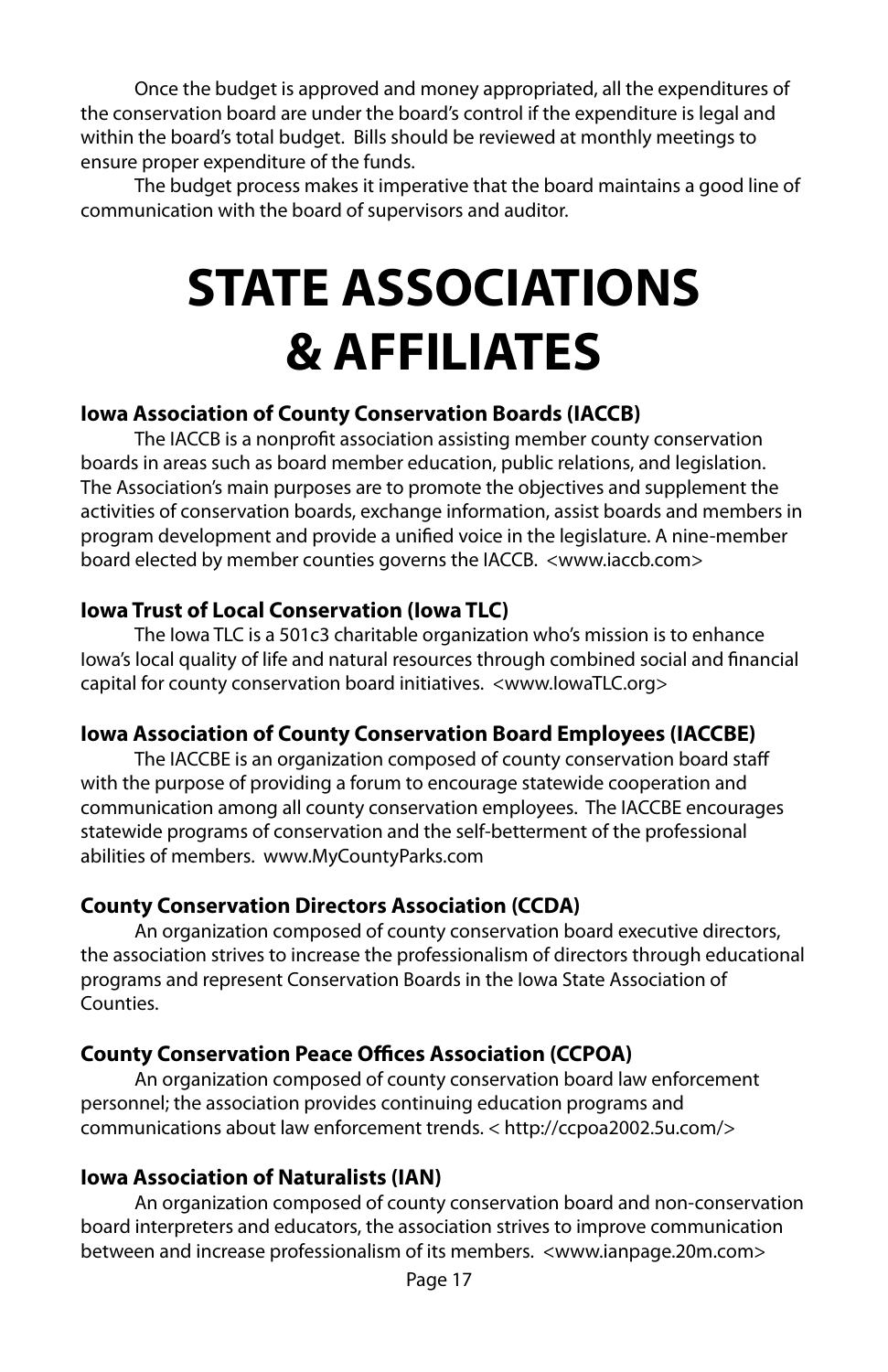### **Association For Integrated Roadside Managers (AFIRM)**

Established in 1992 to provide organization to the expanding roadside vegetation management program in Iowa. AFIRM orchestrates a couple of training opportunities each year and provides industry updates and news for its membership. Contact information for the organization is available through the IRVM program at the University of Northern Iowa. < www.uni.edu/irvm/index.html>

### **Iowa State Association of Counties (ISAC)**

The Iowa State Association of Counties is a private, nonprofit corporation whose members are elected and appointed county officials from all 99 counties. ISAC's mission is to promote effective and responsible county government for the people of Iowa. ISAC's vision is to be the principal, authoritative source of representation, information and services for and about county government in Iowa. <www.iowacounties.org/>

### **Iowa Natural Heritage Foundation (INHF)**

The Iowa Natural Heritage Foundation builds partnerships and educates Iowans to protect, preserve and enhance Iowa's natural resources for future generations. As a member-supported, nonprofit group, we've helped protect more than 100,000 acres of Iowa's prairies, wetlands, woodlands, greenways, trails and river corridors. <www.inhf.org/>

# **GOVERNMENTAL AGENCIES**

### **Farm Service Agency**

The Farm Service Agency of the U.S. Department of Agriculture ensures the well-being of American agriculture, the environment and the American public through efficient and equitable administration of farm commodity programs; farm ownership, operating and emergency loans; conservation and environmental programs; emergency and disaster assistance; domestic and international food assistance and international export credit programs. <www.fsa.usda.gov>

#### **Iowa Department of Natural Resources (DNR)**

This is the state agency with primary responsibility for state parks and forests, environmental protection, managing energy, land and water, fish, wildlife, and geological resources. <www.iowadnr.com/>

### **Iowa Department of Agriculture and Land Stewardship, Division of Soil and Water Conservation**

The state agency that strives to insure the long-term protection of soil and water resources by integrating conservation measures into the production of agricultural crops. <www.agriculture.state.ia.us/>

#### **Soil and Water Conservation Districts**

Each county in the state has a board of soil and water conservation district commissioners that makes decisions on cost- share money available to private landowners. These commissioners also make policy decisions on designation of certain kinds of habitat under the slough bill law. <www.swcs.org>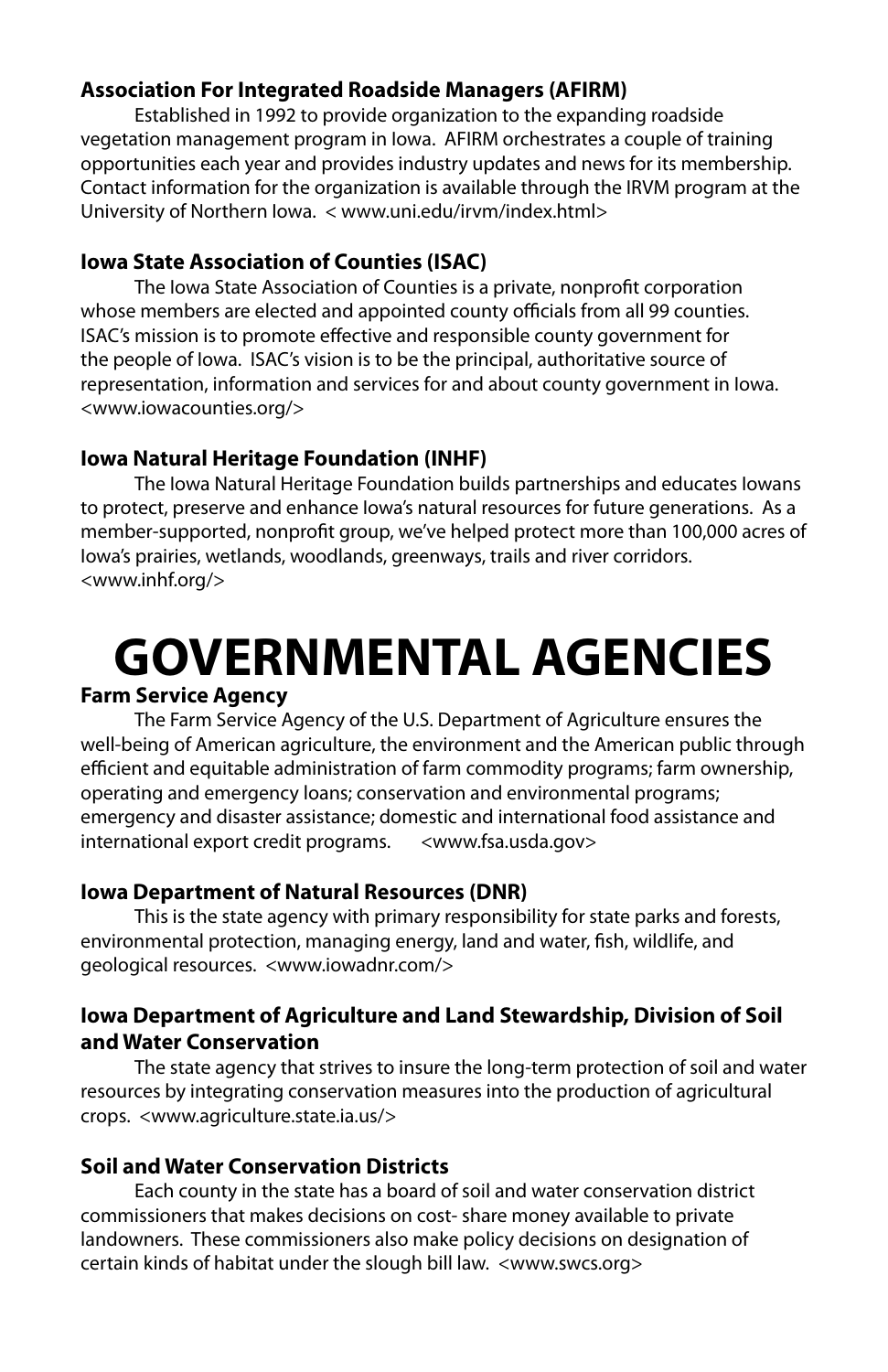### **United States Fish and Wildlife Service (USF&G)**

The lead federal agency in the conservation of the nation's migratory birds, certain mammals, and sport fishes. The Service administers federal aid to state governments; provides technical assistance to state and foreign governments; serves as lead federal agency in international conventions on wildlife conservation; and operates a program of public affairs and environmental education to inform the public of the status of America's fish and wildlife resources. <http://riceinfo.rice.edu/armadillo/Endanger/AOS/usfws.html>

### **Natural Resource Conservation Service**

The NRCS has district conservationists in all Iowa counties. Staff gives assistance primarily to private landowners on soil erosion prevention measures and provides some cost-share money. The NRCS also administers the P.L. 566 watershed program, which can provide cost-share money to conservation boards for recreation development associated with watershed lakes. <www.nrcs.usda.gov/>

# **STATUTES AND LAWS**

 The county conservation law is not the only code section with which boards must deal. Board members need to be aware of the statutes that affect any decisions they need to make. The director will have up-to-date information on the Code and its legal concerns. Boards should also turn to the county attorney for legal advice.

## **CONCLUSION**

This handbook does not have all the answers for conservation board members. Reading the handbook is a start, but board members need to keep up to date through attendance at conservation district and statewide meetings and educational programs.

You have an important role in the future of your county. Do your best and the rewards of your efforts will be felt by county residents for years to come.



*The 106' public observation tower at Cordova Park in Marion County.*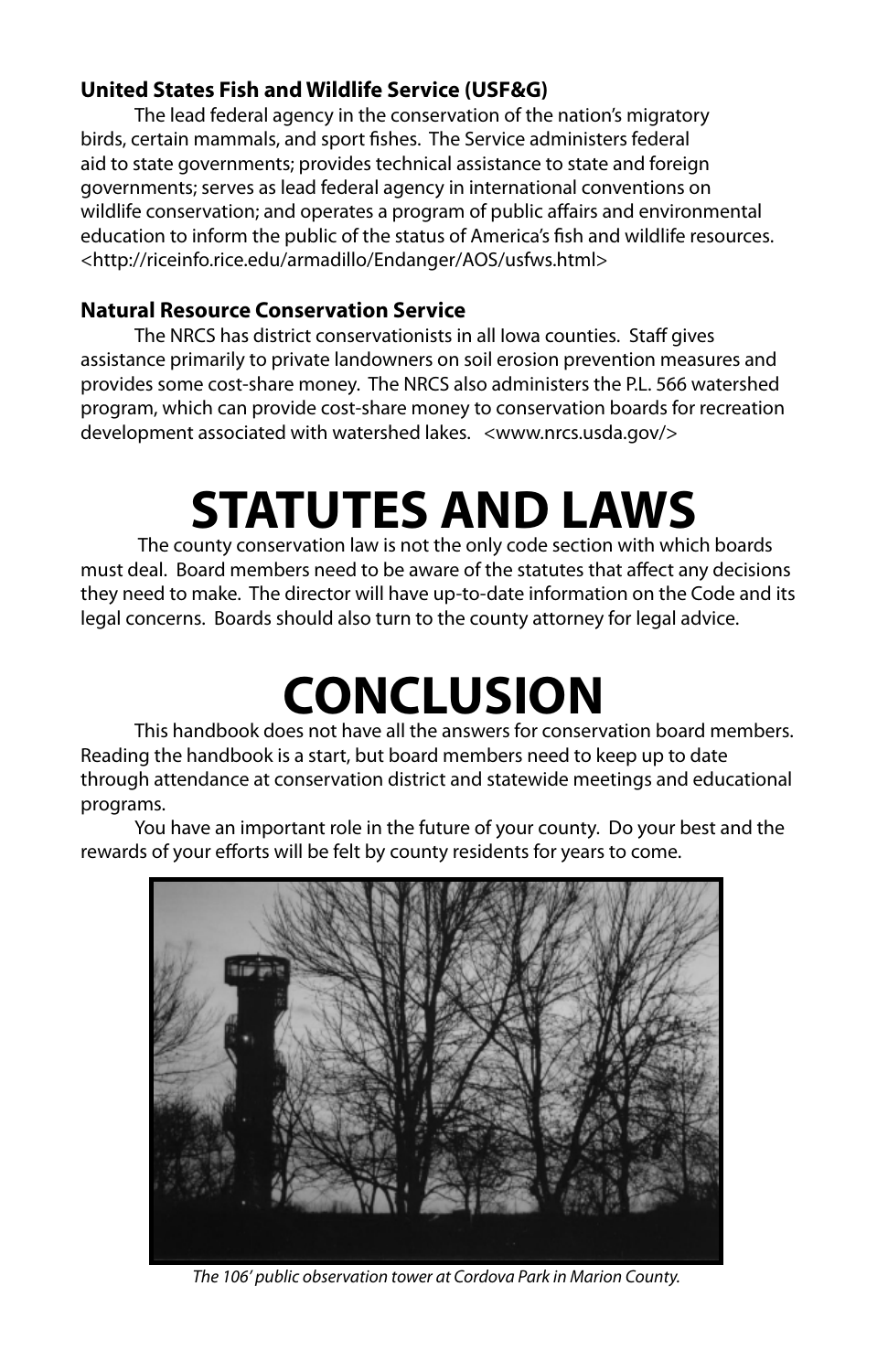### CHAPTER 350 COUNTY CONSERVATION BOARDS

#### Referred to in [§331.303](https://www.legis.iowa.gov/docs/code/331.303.pdf), [331.427](https://www.legis.iowa.gov/docs/code/331.427.pdf), [456A.19](https://www.legis.iowa.gov/docs/code/456A.19.pdf), [456A.24](https://www.legis.iowa.gov/docs/code/456A.24.pdf), [481A.1](https://www.legis.iowa.gov/docs/code/481A.1.pdf), [481A.130](https://www.legis.iowa.gov/docs/code/481A.130.pdf), [717F.7](https://www.legis.iowa.gov/docs/code/717F.7.pdf)

This chapter not enacted as <sup>a</sup> part of this title; transferred from chapter 111A in Code 1993

| 350.1          | Purposes.                                                 | 350.8  | School property used.                    |
|----------------|-----------------------------------------------------------|--------|------------------------------------------|
| 350.2          | Petition — board membership.                              | 350.9  | Advice and assistance.                   |
| 350.3          | $Meetings - records - annual$<br>report.                  | 350.10 | Statutes applicable.                     |
| 350.4<br>350.5 | Powers and duties.<br>$Regularions$ - penalty - officers. | 350.11 | County conservation boards<br>created.   |
| 350.6<br>350.7 | $Moneys$ — contracts — bonds.<br>Joint operations.        | 350.12 | Iowa's county beautification<br>program. |

#### **350.1 Purposes.**

The purposes of this [chapter](https://www.legis.iowa.gov/docs/code//350.pdf) are to create <sup>a</sup> county conservation board and to authorize counties to acquire, develop, maintain, and make available to the inhabitants of the county, public museums, parks, preserves, parkways, playgrounds, recreational centers, county forests, wildlife and other conservation areas, and to promote and preserve the health and general welfare of the people, to encourage the orderly development and conservation of natural resources, and to cultivate good citizenship by providing adequate programs of public recreation.

[C58, 62, 66, 71, 73, 75, 77, 79, 81, §111A.1] C93, §350.1 Referred to in [§461.36](https://www.legis.iowa.gov/docs/code/461.36.pdf)

#### **350.2 Petition — board membership.**

1. Upon <sup>a</sup> petition to the board of supervisors which meets the requirements of [section](https://www.legis.iowa.gov/docs/code/331.306.pdf) [331.306](https://www.legis.iowa.gov/docs/code/331.306.pdf), the board of supervisors shall submit to the voters at the next general election the question of whether <sup>a</sup> county conservation board shall be created as provided for in [this](https://www.legis.iowa.gov/docs/code//350.pdf) [chapter](https://www.legis.iowa.gov/docs/code//350.pdf). If at the election the majority of votes favors the creation of <sup>a</sup> county conservation board, the board of supervisors within sixty days after the election shall create <sup>a</sup> county conservation board to consist of five bona fide residents of the county.

2. The members first appointed shall hold office for the term of one, two, three, four, and five years respectively, as indicated and fixed by the board of supervisors. Thereafter, succeeding members shall be appointed for <sup>a</sup> term of five years, except that vacancies occurring otherwise than by expiration of term shall be filled by appointment for the unexpired term. When <sup>a</sup> member of the county conservation board, during the term of office, ceases to be <sup>a</sup> bona fide resident of the county, the member is disqualified as <sup>a</sup> member and the office becomes vacant.

3. Members of the county conservation board shall be selected and appointed on the basis of their demonstrated interest in conservation matters, and shall serve without compensation, but may be paid their actual and necessary expenses incurred in the performance of their official duties.

4. Members of the county conservation board may be removed for cause by the board of supervisors as provided in section 331.321, [subsection](https://www.legis.iowa.gov/docs/code/331.321.pdf) 3, if the cause is malfeasance, nonfeasance, disability, or failure to participate in board activities as set forth by the rules of the county conservation board.

[C58, 62, 66, 71, 73, 75, 77, 79, 81, S81, §111A.2; 81 Acts, ch 117, [§1012\]](https://www.legis.iowa.gov/docs/acts/1981/CH0117.pdf) 90 Acts, ch [1238,](https://www.legis.iowa.gov/docs/acts/1990/CH1238.pdf) §34 C93, §350.2 2018 Acts, ch [1041,](https://www.legis.iowa.gov/docs/acts/2018/CH1041.pdf) §83 Referred to in [§331.321](https://www.legis.iowa.gov/docs/code/331.321.pdf), [331.381](https://www.legis.iowa.gov/docs/code/331.381.pdf), [350.11](https://www.legis.iowa.gov/docs/code/350.11.pdf)

#### **350.3 Meetings — records — annual report.**

1. Within thirty days after the appointment of members of the county conservation board,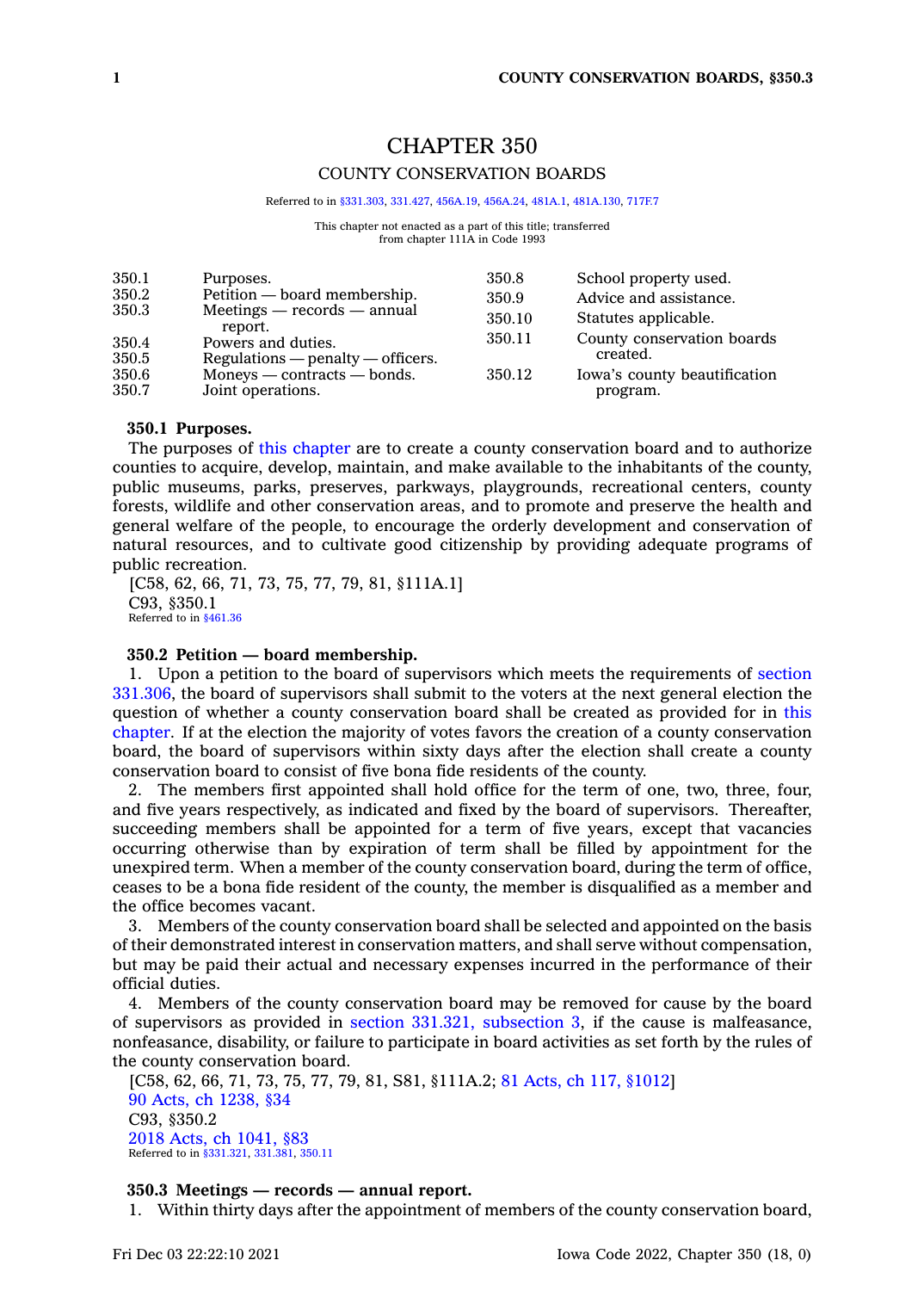the board shall organize by selecting from its members <sup>a</sup> president and secretary and such other officers as are deemed necessary, who shall hold office for the calendar year in which elected and until their successors are selected and qualify.

2. The board shall hold regular monthly meetings. Special meetings may be called by the president, and shall be called on the request of <sup>a</sup> majority of members, as the necessity may require. Three members of the board shall constitute <sup>a</sup> quorum for the transaction of business. The county conservation board shall have power to adopt bylaws, to adopt and use <sup>a</sup> common seal, and to enter into contracts.

3. The county board of supervisors shall provide suitable offices for the meetings of the county conservation board and for the safekeeping of its records. Such records shall be subject to public inspection at all reasonable hours and under such regulations as the county conservation board may prescribe.

4. The county conservation board shall annually make <sup>a</sup> full and complete report to the county board of supervisors of the county conservation board's transactions and operations for the preceding year. Such report shall contain <sup>a</sup> full statement of the board's receipts, disbursements, and the program of work for the period covered, and may include such recommendations as may be deemed advisable.

[C58, 62, 66, 71, 73, 75, 77, 79, 81, §111A.3] 86 Acts, ch 1245, [§1879](https://www.legis.iowa.gov/docs/acts/1986/CH1245.pdf); 92 Acts, ch [1025,](https://www.legis.iowa.gov/docs/acts/1992/CH1025.pdf) §1 C93, §350.3 2018 Acts, ch [1041,](https://www.legis.iowa.gov/docs/acts/2018/CH1041.pdf) §84

#### **350.4 Powers and duties.**

The county conservation board shall have the custody, control and management of all real and personal property heretofore or hereafter acquired by the county for public museums, parks, preserves, parkways, playgrounds, recreation centers, county forests, county wildlife areas, and other county conservation and recreation purposes and is authorized and empowered:

1. To study and ascertain the county's museum, park, preserve, parkway, and recreation and other conservation facilities, the need for such facilities, and the extent to which such needs are being currently met, and to prepare and adopt <sup>a</sup> coordinated plan of areas and facilities to meet such needs.

2. To acquire in the name of the county by gift, purchase, lease, agreement, exchange, or otherwise, in fee or with conditions, suitable real estate within or without the territorial limits of the county for public museums, parks, preserves, parkways, playgrounds, recreation centers, forests, wildlife, and other conservation purposes and for participation in watershed, drainage, and flood control programs for the purpose of increasing the recreational resources of the county. The natural resource commission, the county board of supervisors, or the governing body of any city, upon request of the county conservation board, may transfer to the county conservation board for use as museums, parks, preserves, parkways, playgrounds, recreation centers, play fields, tennis courts, skating rinks, swimming pools, gymnasiums, rooms for arts and crafts, camps and meeting places, community forests, wildlife areas, and other recreational purposes, any land and buildings owned or controlled by the department of natural resources or the county or city and not devoted or dedicated to any other inconsistent public use. In acquiring or accepting land, due consideration shall be given to its scenic, historic, archaeologic, recreational, or other special features, and land shall not be acquired or accepted unless, in the opinion of the board, it is suitable or, in the case of exchange, is suitable and of substantially the same value as the property exchanged from the standpoint of its proposed use. An exchange of property approved by the county conservation board and the board of supervisors is not subject to section 331.361, [subsection](https://www.legis.iowa.gov/docs/code/331.361.pdf) 2.

3. The county conservation board shall file with the natural resource commission all acquisitions or exchanges of land within one year.

4. To plan, develop, preserve, administer and maintain all such areas, places and facilities, and construct, reconstruct, alter and renew buildings and other structures, and equip and maintain the same.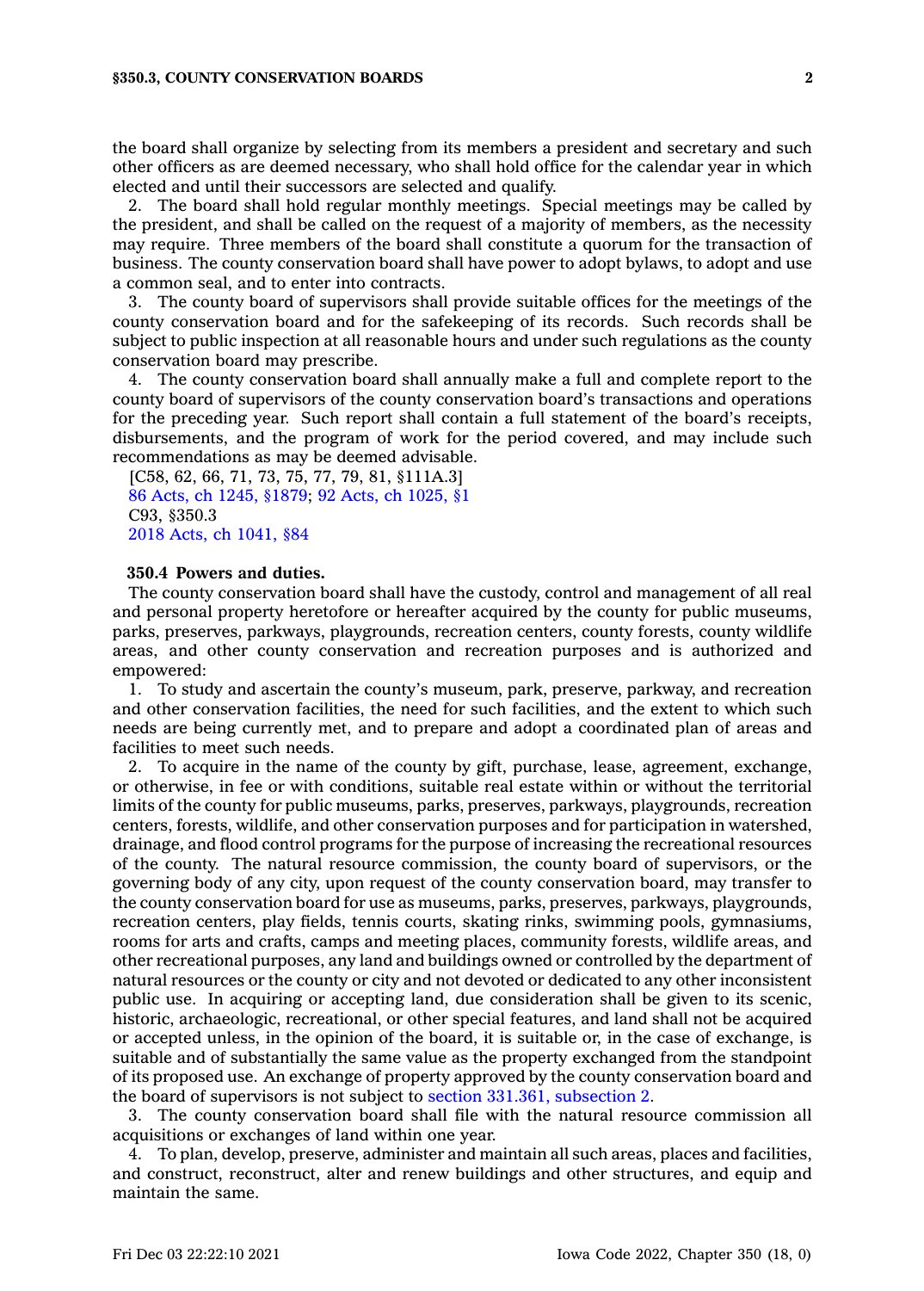5. To accept in the name of the county gifts, bequests, contributions and appropriations of money and other personal property for conservation purposes.

6. To employ and fix the compensation of <sup>a</sup> director who shall be responsible to the county conservation board for the carrying out of its policies. The director, subject to the approval of the board, may employ and fix the compensation of assistants and employees as necessary for carrying out this [chapter](https://www.legis.iowa.gov/docs/code//350.pdf).

7. To charge and collect reasonable fees for the use of the parks, facilities, privileges and conveniences as may be provided and for admission to amateur athletic contests, demonstrations and exhibits, and other noncommercial events. The board shall not allow the exclusive use of <sup>a</sup> park by one or more organizations.

8. To operate concessions or to lease concessions and to let out and rent privileges in or upon any property under its control upon such terms and conditions as are deemed by it to be in the public interest.

9. *a.* To participate in watershed projects of soil and water conservation districts and the federal government and in projects of drainage districts organized under the provisions of [chapter](https://www.legis.iowa.gov/docs/code//161F.pdf) 161F, chapter 468, [subchapter](https://www.legis.iowa.gov/docs/code//468.pdf) I, parts 1 through 5, and chapter 468, [subchapter](https://www.legis.iowa.gov/docs/code//468.pdf) II, [parts](https://www.legis.iowa.gov/docs/code//468.pdf) 1, 5, and 6, for the purpose of increasing the recreational resources of the county.

*b.* Any agreement for such participation by or with <sup>a</sup> board of supervisors or trustees concerning drainage districts shall be in writing, shall be duly adopted by <sup>a</sup> resolution of the board of supervisors or trustees and shall be spread in its entirety upon the permanent records of the drainage district or districts affected.

10. To furnish suitable uniforms for the director and those employees as the director may designate to wear uniforms, when on official duty. The cost of the uniforms shall not exceed three hundred dollars per person in any year. The uniforms shall at all times remain the property of the county.

[C58, 62, 66, 71, 73, 75, 77, 79, 81, S81, §111A.4; 81 Acts, ch 117, [§1013\]](https://www.legis.iowa.gov/docs/acts/1981/CH0117.pdf)

84 Acts, ch [1097,](https://www.legis.iowa.gov/docs/acts/1984/CH1097.pdf) §1; 86 Acts, ch [1097,](https://www.legis.iowa.gov/docs/acts/1986/CH1097.pdf) §1; 86 Acts, ch 1245, [§1867](https://www.legis.iowa.gov/docs/acts/1986/CH1245.pdf); 89 [Acts,](https://www.legis.iowa.gov/docs/acts/1989/CH0191.pdf) ch 191, §1; [89](https://www.legis.iowa.gov/docs/acts/1989/CH0239.pdf) [Acts,](https://www.legis.iowa.gov/docs/acts/1989/CH0239.pdf) ch 239, §1

C93, §350.4 2010 Acts, ch [1061,](https://www.legis.iowa.gov/docs/acts/2010/CH1061.pdf) §180; 2013 [Acts,](https://www.legis.iowa.gov/docs/acts/2013/CH0030.pdf) ch 30, §78 Referred to in [§306.42](https://www.legis.iowa.gov/docs/code/306.42.pdf)

#### **350.5 Regulations — penalty — officers.**

1. The county conservation board may make, alter, amend or repeal regulations for the protection, regulation, and control of all museums, parks, preserves, parkways, playgrounds, recreation centers, and other property under its control. The regulations shall not be contrary to, or inconsistent with, the laws of this state.

2. The regulations shall not take effect until ten days after their adoption by the board and after their publication as provided in section [331.305](https://www.legis.iowa.gov/docs/code/331.305.pdf) and after <sup>a</sup> copy of the regulations has been posted near each gate or principal entrance to the public ground to which they apply.

3. After the publication and posting, <sup>a</sup> person violating <sup>a</sup> provision of the regulations which are then in effect is guilty of <sup>a</sup> simple misdemeanor.

4. The board may designate the director and those employees as the director may designate as police officers who shall have all the powers conferred by law on police officers, peace officers, or sheriffs in the enforcement of the laws of this state and the apprehension of violators upon all property under its control within and without the county. The board may grant the director and those employees of the board designated as police officers the authority to enforce the provisions of [chapters](https://www.legis.iowa.gov/docs/code//321G.pdf) 321G, [321I](https://www.legis.iowa.gov/docs/code//321I.pdf), [461A](https://www.legis.iowa.gov/docs/code//461A.pdf), [462A](https://www.legis.iowa.gov/docs/code//462A.pdf), [481A](https://www.legis.iowa.gov/docs/code//481A.pdf), and [483A](https://www.legis.iowa.gov/docs/code//483A.pdf) on land not under the control of the board within the county.

[C58, 62, 66, 71, 73, 75, 77, 79, 81, §111A.5] 84 Acts, ch [1097,](https://www.legis.iowa.gov/docs/acts/1984/CH1097.pdf) §2; 87 [Acts,](https://www.legis.iowa.gov/docs/acts/87/CH0043.pdf) ch 43, §3; 88 Acts, ch [1193,](https://www.legis.iowa.gov/docs/acts/88/CH1193.pdf) §1; 89 [Acts,](https://www.legis.iowa.gov/docs/acts/89/CH0088.pdf) ch 88, §1 C93, §350.5 2004 Acts, ch [1132,](https://www.legis.iowa.gov/docs/acts/2004/CH1132.pdf) §88; 2018 Acts, ch [1041,](https://www.legis.iowa.gov/docs/acts/2018/CH1041.pdf) §85 Referred to in [§97B.49B,](https://www.legis.iowa.gov/docs/code/97B.49B.pdf) [350.10](https://www.legis.iowa.gov/docs/code/350.10.pdf), [462A.31](https://www.legis.iowa.gov/docs/code/462A.31.pdf) See [§462A.31](https://www.legis.iowa.gov/docs/code/462A.31.pdf)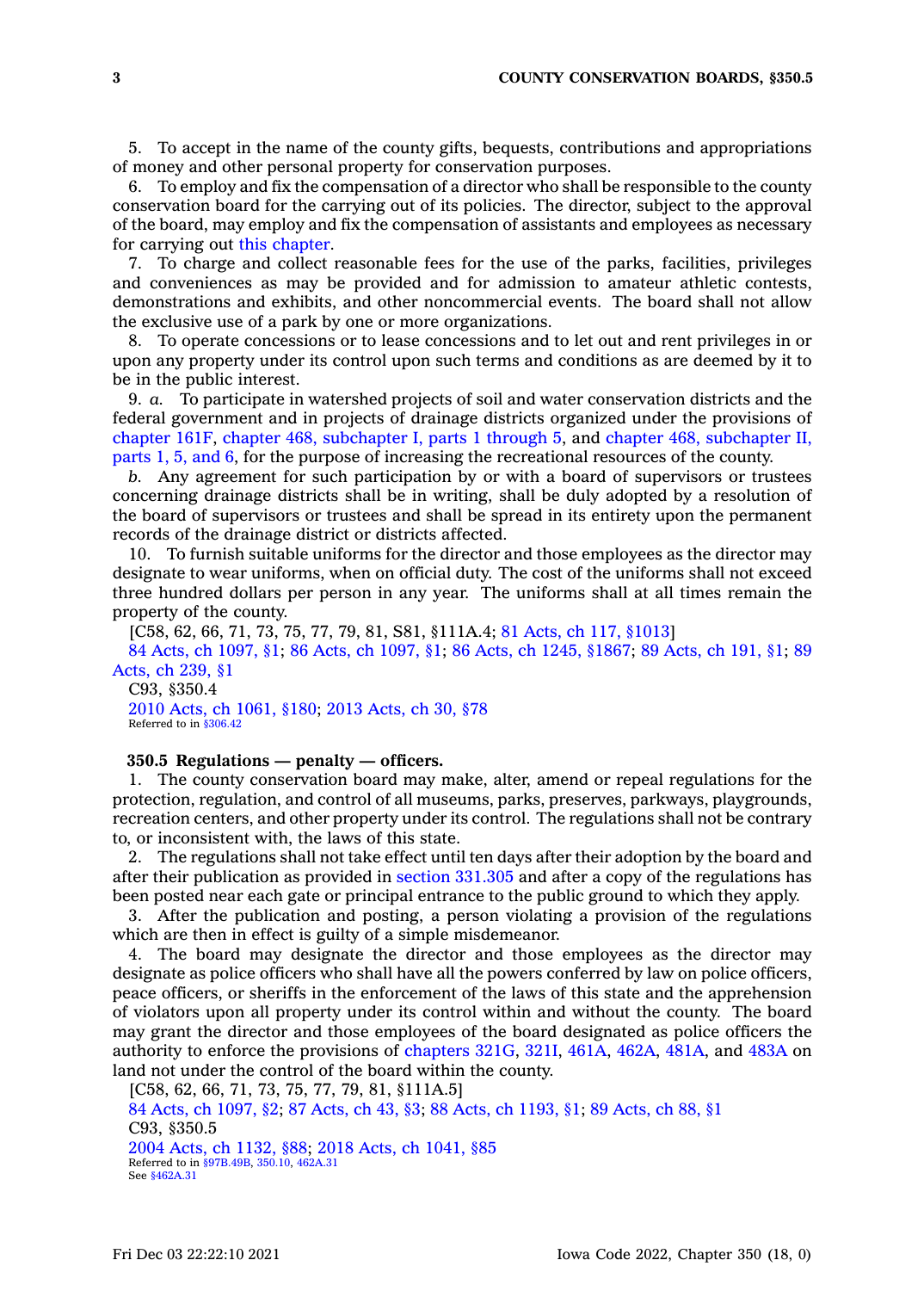#### **350.6 Moneys — contracts — bonds.**

1. Upon request of the county conservation board, the board of supervisors shall establish <sup>a</sup> reserve for county conservation land acquisition and capital improvement projects. The board of supervisors may periodically credit an amount of money to the reserve. Moneys credited to the reserve shall remain in the reserve until expended for the projects upon warrants requisitioned by the county conservation board. The interest earned on moneys received from bequests and donations in the reserve account which are invested pursuant to [section](https://www.legis.iowa.gov/docs/code/12C.1.pdf) 12C.1 shall be credited to the reserve account.

2. Annually, the total amount of money credited to the reserve, plus moneys appropriated for conservation purposes from sources other than the reserve, shall not be less than the amount of gifts, contributions, and bequests of money, rent, licenses, fees, charges, and other revenues received by the county conservation board. However, moneys given, bequeathed, or contributed upon specified trusts shall be held, appropriated, and expended in accordance with the trust specified.

3. Grants provided by the natural resource commission from its county conservation board fund shall be expended solely for the purposes of carrying out the provisions of [this](https://www.legis.iowa.gov/docs/code//350.pdf) [chapter](https://www.legis.iowa.gov/docs/code//350.pdf).

4. The county auditor shall keep <sup>a</sup> complete record of the appropriations and shall issue warrants on them only on requisition of the county conservation board. The county conservation board is subject to the contract letting procedures in section [331.341,](https://www.legis.iowa.gov/docs/code/331.341.pdf) [subsections](https://www.legis.iowa.gov/docs/code/331.341.pdf) 1, 2, and 4. Upon request of the county conservation board, the board of supervisors may issue general county purpose bonds for the purposes in section [331.441,](https://www.legis.iowa.gov/docs/code/331.441.pdf) [subsection](https://www.legis.iowa.gov/docs/code/331.441.pdf) 2, paragraph *"c"*, subparagraph (2), as provided in chapter 331, [subchapter](https://www.legis.iowa.gov/docs/code//331.pdf) IV, [part](https://www.legis.iowa.gov/docs/code//331.pdf) 3.

[C58, 62, 66, 71, 73, 75, 77, 79, 81, S81, §111A.6; 81 [Acts,](https://www.legis.iowa.gov/docs/acts/1981/CH0028.pdf) ch 28, §3, ch 117, [§1014,](https://www.legis.iowa.gov/docs/acts/1981/CH0117.pdf) 1015] 83 [Acts,](https://www.legis.iowa.gov/docs/acts/1983/CH0123.pdf) ch 123, §58, 209; 84 Acts, ch [1262,](https://www.legis.iowa.gov/docs/acts/1984/CH1262.pdf) §5; 86 Acts, ch 1245, [§1879](https://www.legis.iowa.gov/docs/acts/1986/CH1245.pdf); 88 Acts, ch [1216,](https://www.legis.iowa.gov/docs/acts/1988/CH1216.pdf) §45 C93, §350.6

2017 [Acts,](https://www.legis.iowa.gov/docs/acts/2017/CH0054.pdf) ch 54, §76; 2018 Acts, ch [1041,](https://www.legis.iowa.gov/docs/acts/2018/CH1041.pdf) §127

#### **350.7 Joint operations.**

Any county conservation board may cooperate with the federal government or the state government or any department or agency thereof to carry out the purposes and provisions of this [chapter](https://www.legis.iowa.gov/docs/code//350.pdf). Any county conservation board may also cooperate with <sup>a</sup> private, not-for-profit organization to carry out public projects and programs authorized under this [chapter](https://www.legis.iowa.gov/docs/code//350.pdf). Any county conservation board may join with any other county board or boards to carry out [this](https://www.legis.iowa.gov/docs/code//350.pdf) [chapter](https://www.legis.iowa.gov/docs/code//350.pdf), and to that end may enter into agreement with each other and may do any and all things necessary or convenient to aid and cooperate in carrying out the chapter. Any city, village, or school district may aid and cooperate with any county conservation board or any combination of boards in equipping, operating, and maintaining museums, parks, preserves, parkways, playgrounds, recreation centers, and conservation areas, and for providing, conducting, and supervising programs of activities, and may appropriate money for such purposes. The natural resource commission, county engineer, county agricultural agent, and other county officials shall render assistance which does not interfere with their regular employment. The board of supervisors may be reimbursed to the credit of the proper fund from county conservation funds for actual expense of operation of county-owned equipment, use of county equipment operators, supplies, and materials of the county, or for the reasonable value for the use of county real estate made available for the use of the county conservation board.

[C58, 62, 66, 71, 73, 75, 77, 79, 81, S81, §111A.7; 81 Acts, ch 117, [§1016\]](https://www.legis.iowa.gov/docs/acts/1981/CH0117.pdf) 86 Acts, ch 1245, [§1879](https://www.legis.iowa.gov/docs/acts/1986/CH1245.pdf) C93, §350.7 99 [Acts,](https://www.legis.iowa.gov/docs/acts/1999/CH0048.pdf) ch 48, §1

#### **350.8 School property used.**

The governing body of any school district may grant the use of any buildings, grounds, or equipment of the district to any county conservation board for the purpose of carrying out the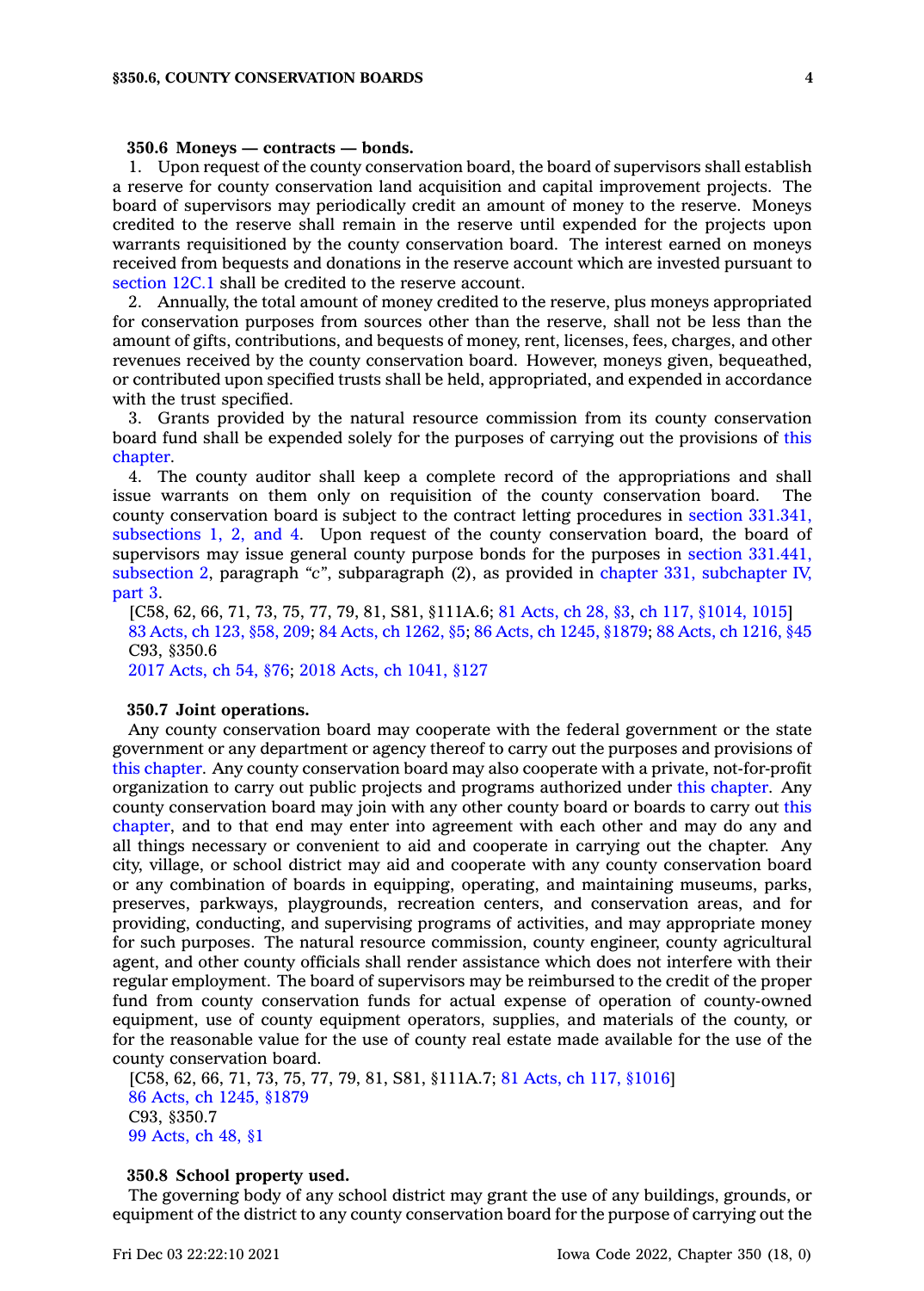provisions of this [chapter](https://www.legis.iowa.gov/docs/code//350.pdf) whenever such use of the school buildings, grounds or equipment for such purposes will not interfere with the use of the buildings, grounds, and equipment for any purpose of the public school system.

[C58, 62, 66, 71, 73, 75, 77, 79, 81, §111A.8] C93, §350.8 See [§297.9](https://www.legis.iowa.gov/docs/code/297.9.pdf)

#### **350.9 Advice and assistance.**

The natural resource commission and the department of education shall advise with and may assist any county or counties in carrying out the purposes of this [chapter](https://www.legis.iowa.gov/docs/code//350.pdf).

[C58, 62, 66, 71, 73, 75, 77, 79, 81, §111A.9] 86 Acts, ch 1245, [§1879](https://www.legis.iowa.gov/docs/acts/1986/CH1245.pdf) C93, §350.9

#### **350.10 Statutes applicable.**

Sections 461A.35 [through](https://www.legis.iowa.gov/docs/code/461A.35.pdf) 461A.57 apply to all lands and waters under the control of <sup>a</sup> county conservation board, in the same manner as if the lands and waters were state parks, lands, or waters. As used in sections 461A.35 through [461A.57](https://www.legis.iowa.gov/docs/code/461A.35.pdf), *"natural resource commission"* includes <sup>a</sup> county conservation board, and *"director"* includes <sup>a</sup> county conservation board or its director, with respect to lands or waters under the control of <sup>a</sup> county conservation board. However, sections 461A.35 [through](https://www.legis.iowa.gov/docs/code/461A.35.pdf) 461A.57 may be modified or superseded by regulations adopted as provided in [section](https://www.legis.iowa.gov/docs/code/350.5.pdf) 350.5.

 $[C71, 73, 75, 77, 79, 81, $111A.10]$ 84 Acts, ch [1097,](https://www.legis.iowa.gov/docs/acts/1984/CH1097.pdf) §3; 86 Acts, ch 1245, [§1868](https://www.legis.iowa.gov/docs/acts/1986/CH1245.pdf) C93, §350.10 2018 Acts, ch [1026,](https://www.legis.iowa.gov/docs/acts/2018/CH1026.pdf) §120

#### **350.11 County conservation boards created.**

Notwithstanding the referendum specified in [section](https://www.legis.iowa.gov/docs/code/350.2.pdf) 350.2, the board of supervisors of any county in which <sup>a</sup> county conservation board has not been established as of January 1, 1989, shall create <sup>a</sup> county conservation board to become effective July 1, 1989. The membership of <sup>a</sup> county conservation board created pursuant to this [section](https://www.legis.iowa.gov/docs/code/350.11.pdf), shall be appointed during the month of January 1989, for the purposes of organizing, planning, and budgeting for the fiscal year beginning July 1, 1989. A county conservation board created as provided in [this](https://www.legis.iowa.gov/docs/code/350.11.pdf) [section](https://www.legis.iowa.gov/docs/code/350.11.pdf) shall become fully operational as of July 1, 1989.

88 Acts, ch [1193,](https://www.legis.iowa.gov/docs/acts/1988/CH1193.pdf) §2

C89, §111A.11 C93, §350.11

#### **350.12 Iowa's county beautification program.**

1. A county conservation board may establish an Iowa's county beautification program to encourage the prevention and cleanup of litter in public areas of the county. The county conservation director shall prepare and implement the program which is designed to employ persons from fourteen years of age to eighteen years of age in <sup>a</sup> six-week summer program. The program may include public informational activities, but shall be directed primarily toward encouraging and facilitating involvement in litter prevention and cleanup. The program shall also include weekly instruction on safety in the workplace while employed with an Iowa's county beautification program. Financial assistance for an Iowa's county beautification program may be received through the county conservation account pursuant to section [455A.19](https://www.legis.iowa.gov/docs/code/455A.19.pdf). County matching funds shall not be required for eligibility for funding an Iowa's county beautification program.

2. A county conservation board shall coordinate its Iowa's county beautification program with the county engineer or director of the county secondary road department and with the district highway engineer of the state department of transportation. The respective county and state highway authorities, within time and budgetary limitations, shall cooperate with the